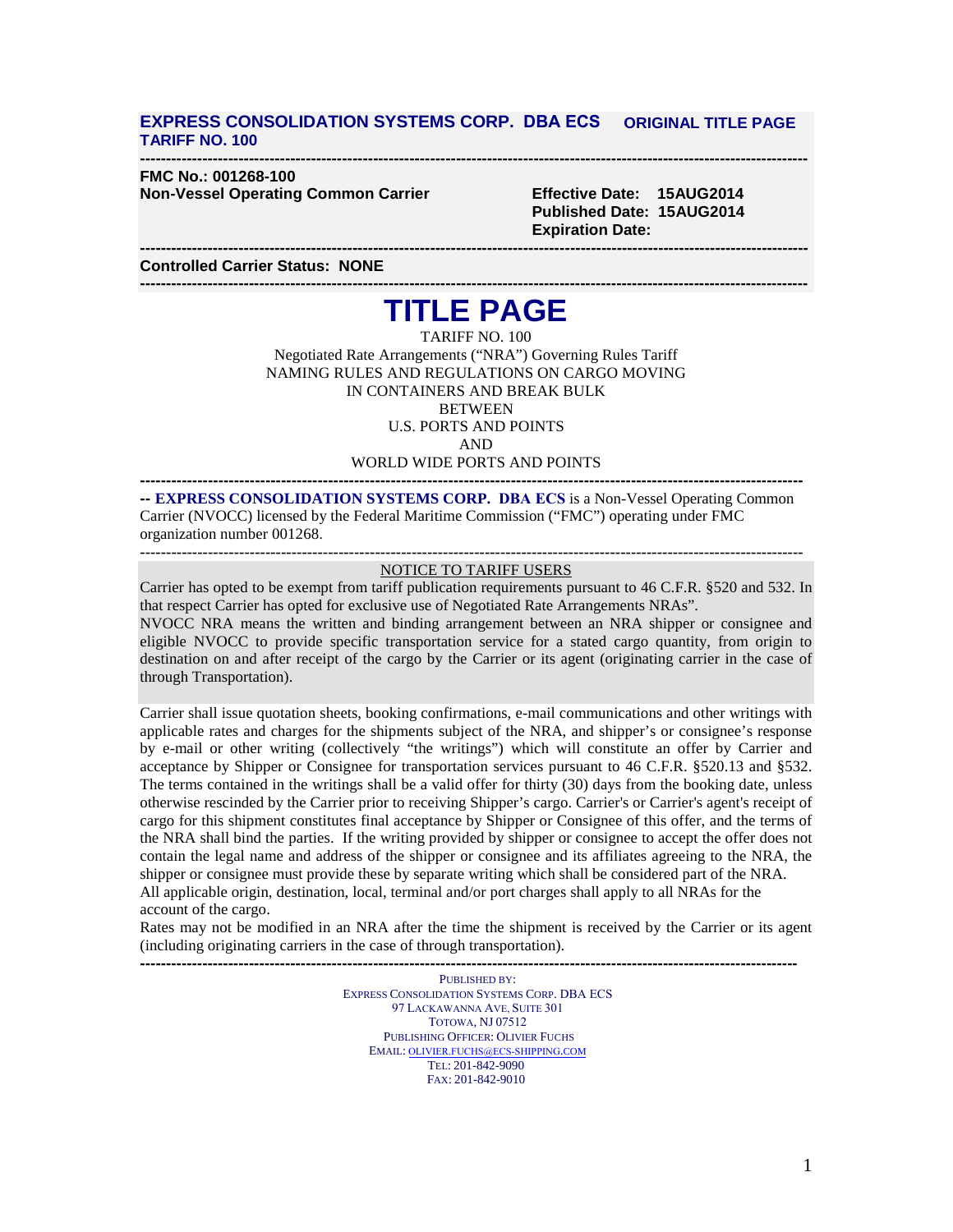## **TARIFF DETAILS** Tariff Number: 001268-100<br>TARIFF TITLE: NRA GOVER **NRA GOVERNING RULES TARIFF** EFFECTIVE: 15AUG2014<br>THRU: None THRU: EXPIRES: None PUBLISH: 15AUG2014<br>AMENDMENT TYPE: O AMENDMENT TYPE: O<br>ORIGINAL ISSUE: 15AUG2014 ORIGINAL ISSUE: WEIGHT RATING: 1,000KGS<br>VOLUME RATING: 1CBM VOLUME RATING:<br>TARIFF TYPE: GOVERNING NRA RULES TARIFF CERTIFICATION: ALL INFORMATION CONTAINED IN THIS TARIFF IS TRUE, ACCURATE AND NO UNLAWFUL ALTERATIONS ARE PERMITTED.

<span id="page-1-0"></span>

| ORGANIZATION INFORMATION |                                            |
|--------------------------|--------------------------------------------|
| NUMBER:                  | 001268-100                                 |
| NAME:                    | <b>EXPRESS CONSOLIDATION SYSTEMS CORP.</b> |
| TRADE NAME:              | <b>ECS</b>                                 |
| TYPE:                    | NON-VESSEL OPERATING COMMON CARRIER        |
| HDQ. COUNTRY:            | <b>USA</b>                                 |
| <b>HOME OFFICE:</b>      | 97 LACKAWANNA AVE, SUITE 301               |
|                          | TOTOWA NJ 07512                            |
| PHONE:                   | 201-653-9090                               |
| FAX:                     | 201-842-9010                               |
| CONTACT:                 | <b>OLIVIER FUCHS</b>                       |
| EMAIL:                   | OLIVIER.FUCHS@ECS-SHIPPING.COM             |
|                          |                                            |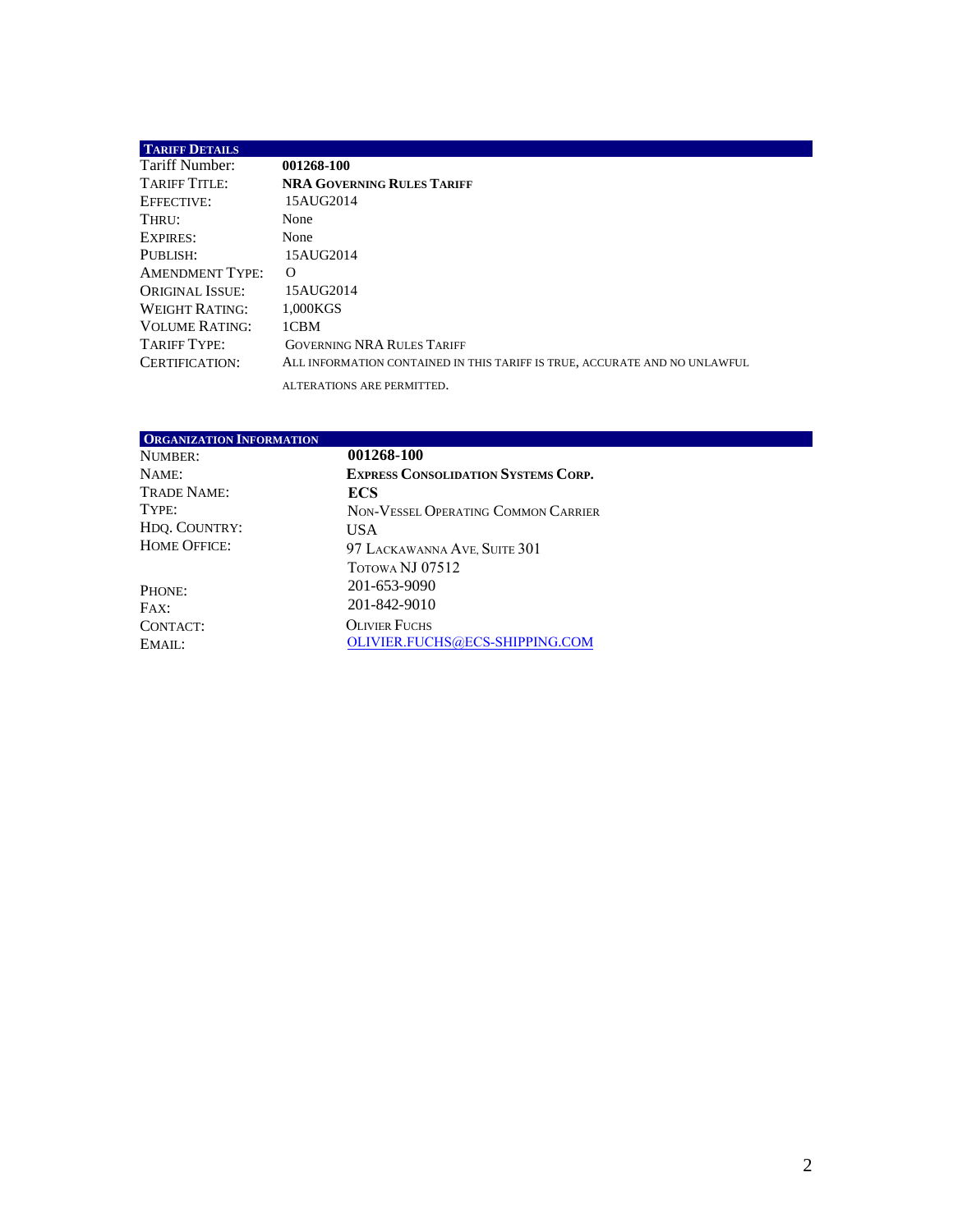<span id="page-2-0"></span>**001268-100: EXPRESS CONSOLIDATION SYSTEMS CORP. DBA ECS NRA RULES TARIFF NO. 100 - Between (US and World) Amendment No.: O Table of Contents**

## Effective: 15AUG2014 Thru: NONE Expires: NONE Publish: 15AUG2014

[Trade Names utilized by Carrier](#page-1-0)  $Rule 1 - Score$ Rule 1-A – Scope [Rule 1-B – Intermodal Service](#page-5-0) [Rule 2 – Notice to Tariff Users](#page-5-1) [Rule 2A – Application of NRAs](#page-5-2) and Charges [Rule 2-010 – Packing Requirements](#page-6-0) [Rule 2-020 – Diversion by Carrier](#page-7-0) [Rule 2-030 – U.S. Customs Clearance, Vehicles](#page-7-1)  [Rule 2-040 – Container Capacity](#page-7-2) [Rule 2-050 – Shipper Furnished Container](#page-7-3) [Rule 2-060 – Measurement and Weight](#page-8-0) [Rule 2-070 – Overweight Containers](#page-8-1) [Rule 2-080 – Shipper's Load & Count](#page-9-0) [Rule 2-090 – Diversion by Shipper or Consignee](#page-9-1) [Rule 2-100 – Security Fee](#page-10-0)  [Rule 2-110 – Restricted Articles](#page-10-1) [Rule 2-120 – Freight All Kinds](#page-11-0) [Rule 2-130 - Alternate Rate Service Levels; Economy,](#page-11-1)  [Regular, Premium](#page-11-1) [Rule 2-140 – AES USA Export Shipments](#page-11-2) [Rule 2-150 – Documentation Fee](#page-11-3) [Rule 2-160 – AMS Charges](#page-11-4) [Rule 2-170 – Submission Cargo Declaration Data](#page-11-5) [Rule 2-180 – U.S. Customs Related Charges](#page-13-0)  [Rule 2-190 – FDA Prior Notice](#page-13-1) [Rule 2-200 – Cargo Roll-Over](#page-14-0) Fee [Rule 2-210 – Free Time Detention/Demurrage/Storage](#page-14-1)  [Rule 3 – Rate applicability](#page-15-0) [Rule 4 – Heavy Lift](#page-15-1) [Rule 5 – Extra Length](#page-15-2)

[Rule 6 – Minimum Bill of Lading](#page-15-3) [Rule 7 – Payment of Freight Charges](#page-15-4) Rule 8 – Bill of Lading [Rule 9 – Freight Forwarder Compensation](#page-19-0) [Rule 10 – Surcharges & Arbitraries](#page-19-1) [Rule 11 – Minimum Quantity Rate](#page-19-2) [Rule 12 – Ad Valorem](#page-19-3) [Rule 13 – Transshipment](#page-20-0) [Rule 14 – Co-Loading](#page-20-1) [Rule 15 – Open Rates](#page-20-2) [Rule 16 – Hazardous Cargo](#page-20-3) [Rule 17 – Free Time & Demurrage](#page-21-0) [Rule 18 – Returned Cargo](#page-21-1) [Rule 19 – Shippers Request or Complaints](#page-21-2) [Rule 20 – Overcharge Claims](#page-21-3) [Rule 21 – Use of Carrier Equipment](#page-22-0) [Rule 22 – Automobiles](#page-22-1) [Rule 23 – Carrier Terminal Rules and Charges](#page-22-2) [Rule 23-01 – Destination Terminal Handling Charge](#page-22-3) [Rule 24 – NVOCC Bond and Process Agent](#page-23-0) [Rule 25 – Certification of Shippers Status](#page-23-1) [Rule 26 – Reserved for Future Use](#page-23-2) [Rule 27 – Loyalty Contracts](#page-23-3) [Rule 28 – Definitions](#page-24-0) [Rule 29 – Abbreviations, Codes & Symbols](#page-25-0) [Rule 30 – Access to Tariff Information](#page-26-0) [Rule 31-200 – Reserved for Future Use](#page-26-1) [Rule 201 – NVOCC Service Arrangements \(NSA\)](#page-27-0)  [Essential Terms](#page-27-0)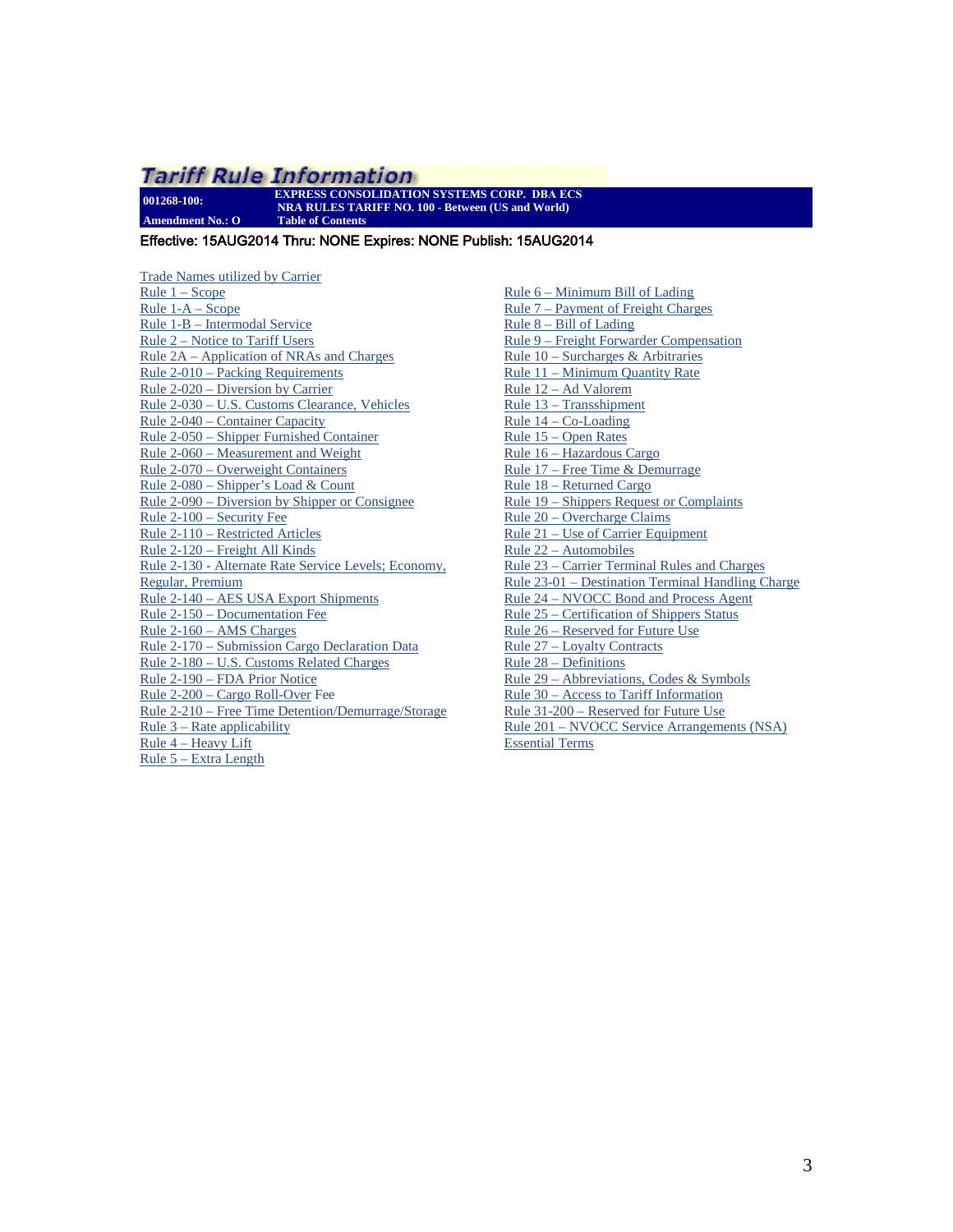<span id="page-3-0"></span>**001268-100: EXPRESS CONSOLIDATION SYSTEMS CORP. DBA ECS NRA RULES TARIFF NO. 100 - Between (US and World) Amendment No.: O Rule 1: Scope**

## Effective: 15AUG2014 Thru: NONE Expires: NONE Publish: 15AUG2014

Rules and regulations published herein apply between United States Atlantic, Gulf, Pacific and Great Lakes Ports, U.S. Territories and Possessions, U.S. Inland Points and Worldwide Ports and Points as specified in Rule 1.A of this tariff:

U.S. ATLANTIC BASE PORTS (ACBP) Baltimore, MD Boston, MA Chester, PA Charleston, SC Jacksonville, FL Miami, FL New York, NY Newark, NJ Norfolk VA Philadelphia, PA Savannah, GA Wilmington, NC U.S. GULF COAST BASE PORTS: (GCBP) Houston, TX Galveston, TX New Orleans, LA Tampa, FL Mobile, AL U.S. PACIFIC COAST BASE PORTS: (PCBP) Port Hueneme, CA Los Angeles, CA Long Beach, CA Oakland, CA San Francisco, CA San Pedro, CA Portland, OR Seattle, WA Tacoma, WA GREAT LAKES BASE PORTS Includes Chicago, IL SUBSTITUTED SERVICE AND INTERMODAL SERVICE A. SUBSTITUTED SERVICE

This provision shall govern the transfer of cargo by trucking or other means of transportation at the expense of the Ocean Carrier. In no event shall any such transfer arrangements be such as to result directly or indirectly in any lessening or increasing of the cost or expense which the shipper would have borne had the shipment cleared through the port originally intended.

#### B. INTERMODAL SERVICE

Carrier will provide through intermodal service via all combinations of air, barge, motor and rail service. Intermodal Rates will be shown as single-factor through rates as specified in individual NRAs. Carrier's liability will be determined in accordance with the provisions indicated in their Bill of Lading (Rule 8 herein). Intermodal rates will apply via US Atlantic, Gulf or Pacific Coast Base Ports as specified in the individual NRA of this tariff. Intermodal rates will apply from locations specified in rule 1-B. [RETURN TO TABLE OF CONTENT](#page-2-0)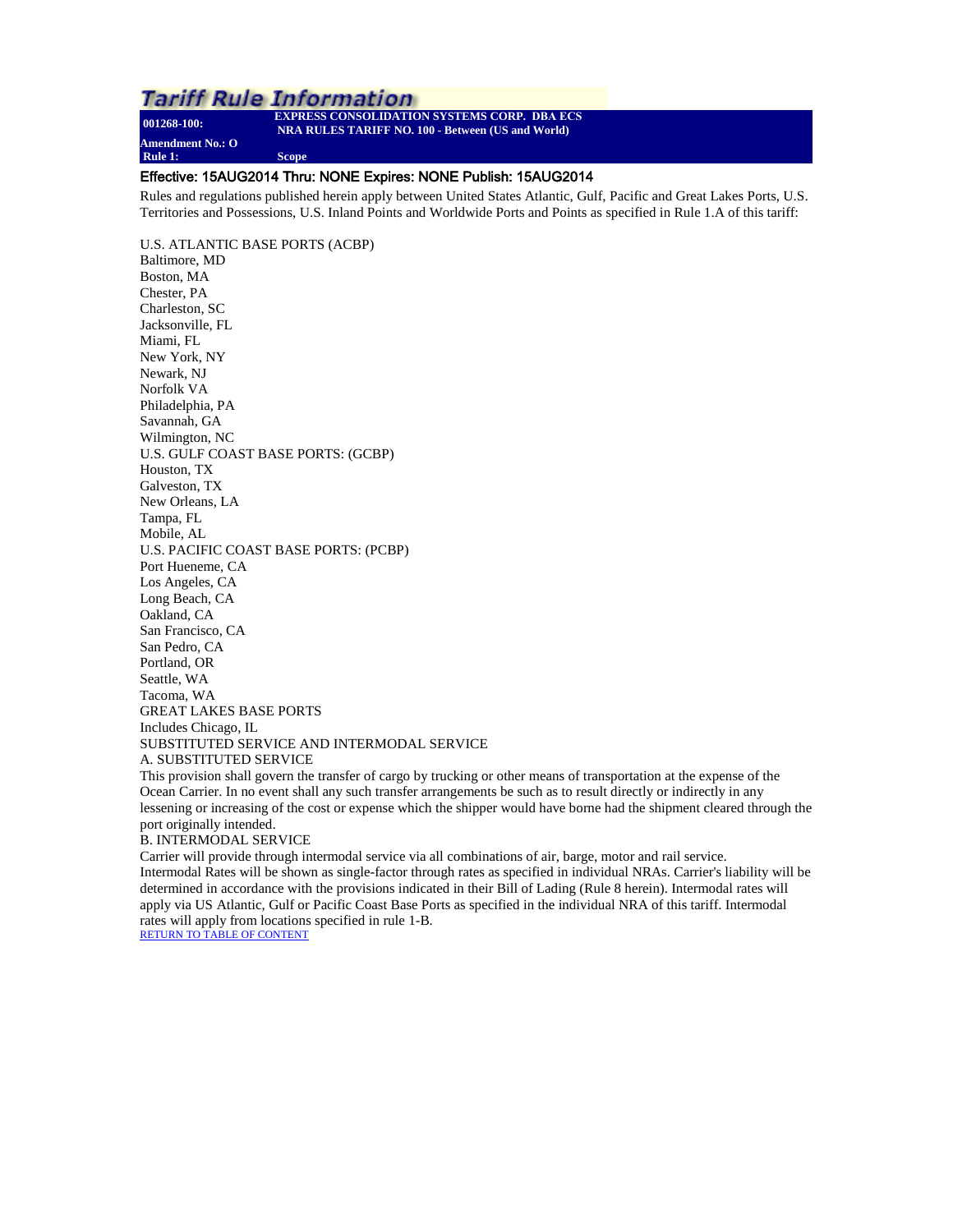**Amendment No.: O**

#### **001268-100: EXPRESS CONSOLIDATION SYSTEMS CORP. DBA ECS NRA RULES TARIFF NO. 100 - Between (US and World)**

#### **Worldwide Ports and Points**

### Effective: 15AUG2014 Thru: NONE Expires: NONE Publish: 15AUG2014

Except as noted this tariff provides rules and regulations between USA Ports and Points, and Worldwide Ports and Points. NRAs to and from World Inland Points apply via Base Ports.

**HUNGARY** 

AFGHANISTAN ALBANIA ALGERIA AMERICAN SAMOA ANDORRA ANGOLA ANGUILLA ANTARCTICA ANTIGUA AND BARBUDA ARGENTINA ARUBA ASHMORE AND CARTIER ISLANDS AUSTRALIA AUSTRIA BAHAMAS THE BAHRAIN BAKER ISLAND BANGLADESH BARBADOS BASSAS DA INDIA BELGIUM BELIZE BENIN BERMUDA **BHUTAN** BOLIVIA BOTSWANA BOUVET ISLAND BRAZIL BRITISH VIRGIN ISLANDS BRUNEI BULGARIA BURKINA BURMA BURUNDI CAMBODIA CAMEROON CANADA CAPE VERDE CAYMAN ISLANDS CENTRAL AFRICAN REPUBLIC CHAD CHILE **CHINA** CHRISTMAS ISLAND CLIPPERTON ISLAND COCOS (KEELING) ISLANDS COLOMBIA **COMOROS** [RETURN TO TABLE OF CONTENT](#page-2-0)

**CONGO** COOK ISLANDS CORAL SEA ISLANDS COSTA RICA **CUBA CYPRUS** CZECHOSLOVAKIA DENMARK DJIBOUTI DOMINICA DOMINICAN REPUBLIC ECUADOR EGYPT EL SALVADOR EQUATORIAL GUINEA ETHIOPIA EUROPA ISLAND FALKLAND ISLANDS (ISLAS MALVIN FAROE ISLANDS FEDERATED STATES OF MICRONESIA FIJI FINLAND FRANCE FRENCH GUIANA FRENCH POLYNESIA FRENCH SOUTHERN AND ANTARCTIC **GABON** GAMBIA THE GAZA STRIP **GERMANY GHANA** GIBRALTAR GLORIOSO ISLANDS **GREECE** GREENLAND GRENADA GUADELOUPE **GUAM** GUATEMALA **GUERNSEY** GUINEA GUINEA BISSAU GUYANA HAITI HEARD ISLAND AND MCDONALD ISLA **HONDURAS** HONG KONG HOWLAND ISLAND

ICELAND INDIA INDONESIA IRAN IRAQ IRAQ SAUDI ARABIA NEUTRAL ZONE IRELAND ISRAEL ITALY IVORY COAST JAMAICA JAN MAYEN JAPAN JARVIS ISLAND **JERSEY** JOHNSTON ATOLL JORDAN JUAN DE NOVA ISLAND KENYA KINGMAN REEF **KIRIBATI** KOREA DEMOCRATIC PEOPLES REP KOREA REPUBLIC OF KUWAIT LAOS LEBANON LESOTHO LIBERIA LIBYA **LIECHTENSTEIN** LUXEMBOURG MACAU MADAGASCAR MALAWI **MALAYSIA** MALDIVES MALI **MALTA** MAN ISLE OF MARSHALL ISLANDS MARTINIQUE MAURITANIA MAURITIUS MAYOTTE MEXICO MIDWAY ISLANDS **MONACO** MONGOLIA **MONTSERRAT** 

MOZAMBIQUE NAMIBIA NAURU NAVASSA ISLAND NEPAL NETHERLANDS NETHERLANDS **ANTILLES** NEW CALEDONIA NEW ZEALAND NICARAGUA NIGER NIGERIA NIUE NORFOLK ISLAND NORTHERN MARIANA ISLANDS NORWAY **OMAN** PAKISTAN PALMYRA ATOLL PANAMA PAPUA NEW GUINEA PARACEL ISLANDS PARAGUAY **PERU** PHILIPPINES PITCAIRN ISLANDS POLAND PORTUGAL PUERTO RICO QATAR **REUNION** ROMANIA RWANDA SAN MARINO SAO TOME AND PRINCIPE SAUDI ARABIA SENEGAL **SEYCHELLES** SIERRA LEONE SINGAPORE SOLOMON ISLANDS SOMALIA SOUTH AFRICA SOUTH GEORGIA AND THE SOUTH SA **SPAIN** SPRATLY ISLANDS SRI LANKA ST HELENA ST KITTS AND NEVIS

**MOROCCO** 

ST LUCIA ST PIERRE AND MIQUELON ST VINCENT AND THE GRENADINES SUDAN **SURINAME** SVALBARD SWAZILAND SWEDEN **SWITZERLAND** SYRIA TAIWAN TANZANIA UNITED REPUBLIC OF THAILAND TOGO TOKELAU TONGA TRINIDAD AND TOBAGO TROMELIN ISLAND TRUST TERRITORY OF THE PACIFIC TUNISIA TURKEY TURKS AND CAICOS ISLANDS TUVALU UGANDA UNION OF SOVIET SOCIALIST REPU UNITED ARAB EMIRATES UNITED KINGDOM URUGUAY USA VANUATU VATICAN CITY VENEZUELA VIETNAM VIRGIN ISLANDS WAKE ISLAND WALLIS AND **FUTUNA** WEST BANK WESTERN SAHARA WESTERN SAMOA YEMEN YUGOSLAVIA ZAIRE ZAMBIA

ZIMBABWE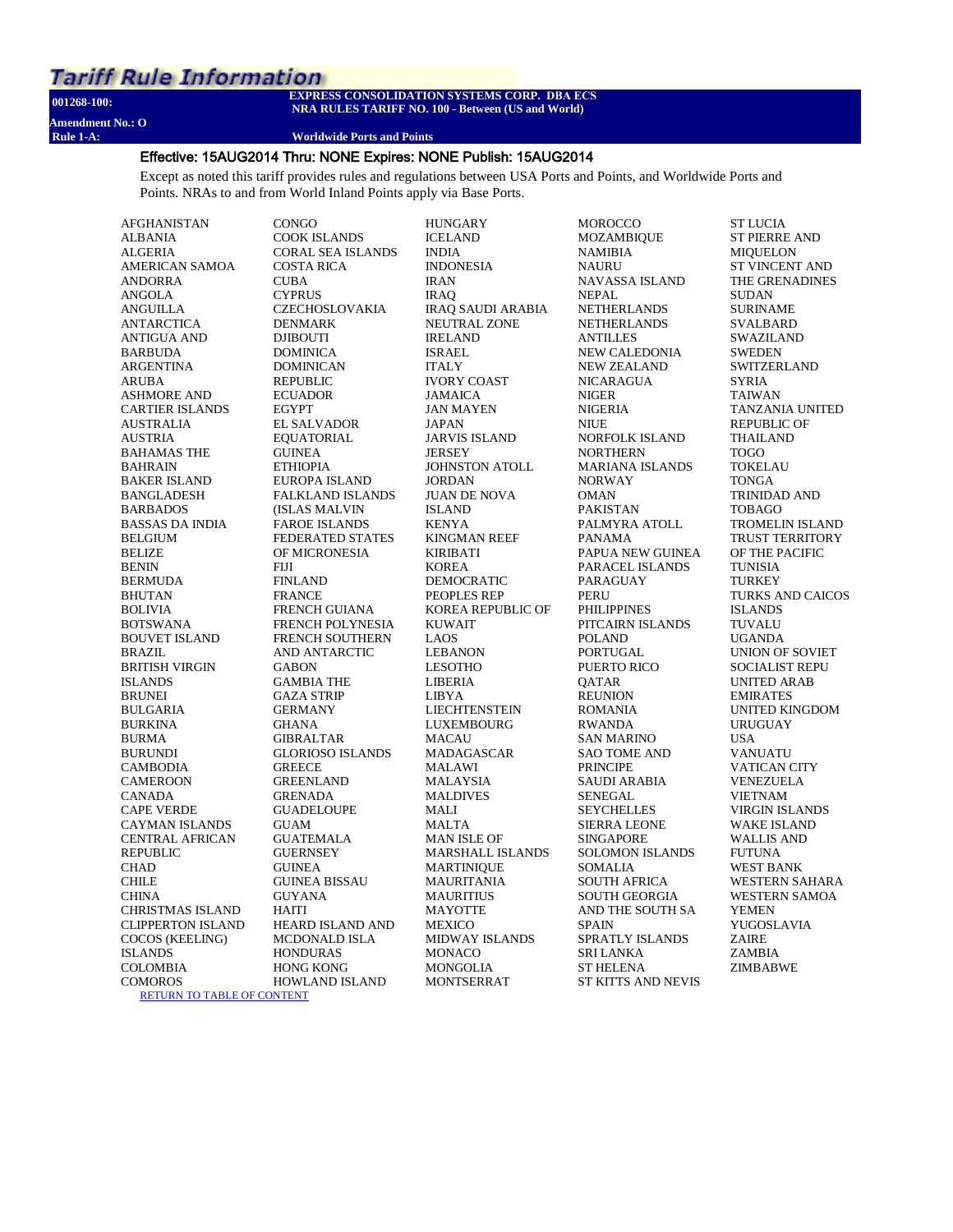**Amendment No.: O**

**001268-100: EXPRESS CONSOLIDATION SYSTEMS CORP. DBA ECS NRA RULES TARIFF NO. 100 - Between (US and World)**

**Rule 1-B: Intermodal Service**

#### <span id="page-5-0"></span>Effective: 15AUG2014 Thru: NONE Expires: NONE Publish: 15AUG2014

Intermodal through rates applies between points in the U.S. and worldwide destinations. [RETURN TO TABLE OF CONTENT](#page-2-0)

## Tariff Rule Information

**Amendment No.: O**

**001268-100: EXPRESS CONSOLIDATION SYSTEMS CORP. DBA ECS NRA RULES TARIFF NO. 100 - Between (US and World)**

<span id="page-5-1"></span>**Rule 2:** Notice to Tariff Users

## Effective: 15AUG2014 Thru: NONE Expires: NONE Publish: 15AUG2014

a. Carrier has opted to be exempt from tariff publication requirements pursuant to 46 C.F.R. §§520 and 532. In that respect Carrier has opted for use of Negotiated Rate Arrangements ("NRAs").

b. NVOCC NRA means the written and binding arrangement between an NRA shipper or consignee and eligible NVOCC to provide specific transportation service for a stated cargo quantity, from origin to destination

on and after receipt of the cargo by the Carrier or its agent (originating carrier in the case of through Transportation).

c. Carrier's Rules are provided free of charge to Shipper, Consignee and the public at [https://www.ecs](http://www.garnett-group.com/newyork.htm)[shipping.com](http://www.garnett-group.com/newyork.htm) [containing the terms and conditions governing the charges, classifications, rules,](https://www.ecs-shipping.com/) regulations and practices of Carrier.

d. Carrier shall issue quotation sheets, booking confirmations, e-mail communications and other writings with applicable rates and charges for the shipments subject of the NRA, and shipper's or consignee's response by e-mail or other writing (collectively "the writings") which will constitute an offer by Carrier and acceptance by Shipper or Consignee for transportation services pursuant to 46 C.F.R. §§520 and 532. The terms contained in the writings shall be a valid offer for thirty (30) days from the booking date, unless otherwise rescinded by the Carrier prior to

receiving Shipper's cargo. Carrier's or Carrier's agent's receipt of cargo for this shipment constitutes final acceptance by Shipper or Consignee of this offer, and the terms of the NRA shall bind the parties. If the writing provided by shipper or consignee to accept the offer does not contain the legal name and address of the shipper or consignee and its affiliates agreeing to the NRA, the shipper or consignee must provide these by separate writing which shall be considered part of the NRA.

e. Rates may not be modified in an NRA after the time the shipment is received by the Carrier or its agent (including originating carriers in the case of through transportation.

f. Except as otherwise provided in the NRA all shipments that are subject to origin, destination, terminal, local or foreign charges shall be for the account of the cargo.

[RETURN TO TABLE OF CONTENT](#page-2-0)

## *Tariff Rule Information*

**001268-100: EXPRESS CONSOLIDATION SYSTEMS CORP. DBA ECS NRA RULES TARIFF NO. 100 - Between (US and World)**

<span id="page-5-2"></span>**Amendment No.: O Application of NRAs and Charges** 

## Effective: 15AUG2014 Thru: NONE Expires: NONE Publish: 15AUG2014

1. NRAs are stated in terms of U.S. Currency and or local currencies, as applicable, and apply per 1 Cubic Meter (M) or 1,000 Kilos (W), as indicated, whichever basis yields the greater revenue, except as otherwise specified. Where the word "Weight" or the letter "W" appears next to an article or commodity, weight rates are applicable without regard to measurement. Where the word "Measurement" or the letter "M" appears next to an article or commodity, measurement rates are applicable without regard to weight.

NRAs and other charges shall be based on the actual gross weight and/or overall measurement of each piece or package, except as otherwise provided.

NRAs indicated by W/M are optional weight or measurement rates and the rate yielding the greater revenue will be charged.

2. Except as otherwise provided, all "Port" (i.e., Port-to-Port) rules published herein apply from/to places where the common carrier originates or terminates its actual ocean carriage of cargo. Tolls, Wharfage, Cost of Landing, and all other expenses beyond the port terminal area are for account of Owner, Shipper or Consignee of the cargo and all such expenses levied in the first instance against the Carrier will be billed in an equal amount to the Owner, Shipper or Consignee of the Cargo.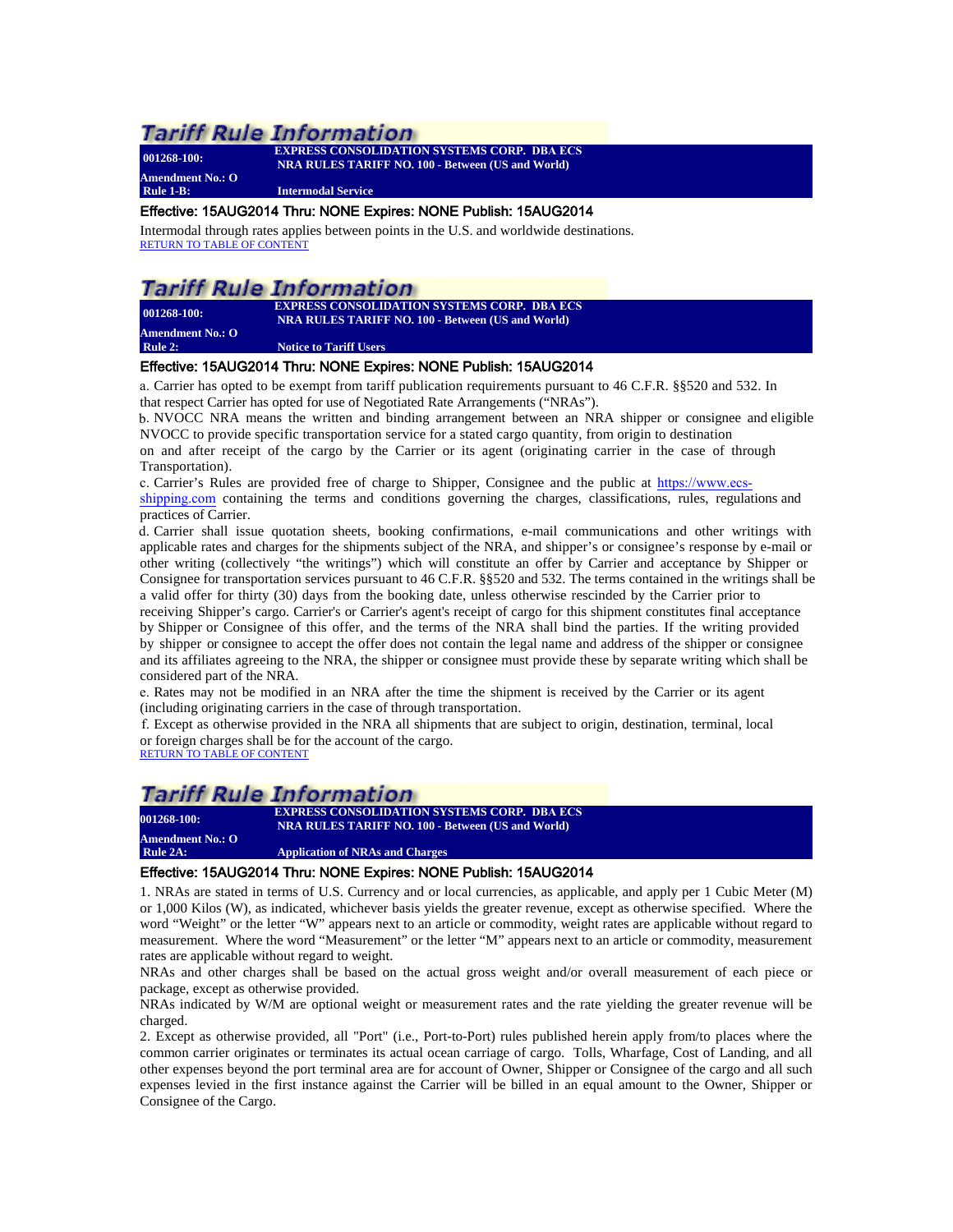NRAs shall be inclusive of all charges pertinent to the transportation of cargo and not including Customs clearance assessments or Forwarding Charges, except as provided.

Alternatively, at shipper's or consignee's request, carrier will arrange for inland transportation as shipper's or consignee's agent. All associated costs will be for the account of the cargo. Overland carriers will be utilized on an availability of service basis and not restricted to any preferred Carriers, except as Ocean Carrier deems necessary to guarantee safe and efficient movement of said cargo.

Carrier shall not be obligated to transport the goods in any particular type of container or by any particular Vessel, Train, Motor, Barge or Air Carrier, or in time for any particular market or otherwise than with reasonable dispatch. Selection of Water Carriers, Railways, Motor, Barge or Air Carrier used for all or any portion of the transportation of the goods shall be within the sole discretion of the Ocean Carrier.

3. Packages containing articles of more than one description shall be rated on the basis of the NRA provided for the highest rated articles contained therein.

4. An NRA does not include Marine Insurance or Consular fees.

5. Description of commodities shall be uniform on all copies of the Bill of Lading and MUST be in conformity with the validated United States Export Declaration covering the shipment. Carrier must verify the Bill of Lading description with the validated United States Export Declaration. Shipper amendments in the description of the goods will only be accepted if validated by United States Customs.

Trade names are not acceptable commodity descriptions and shippers are required to declare their commodity by its generally accepted generic or common name.

6. Unless otherwise specified, when an NRA is based on the value of the commodity, such commodity value will be the F.O.B. or F.A.S. value at the port of loading as indicated on the Commercial Invoice, the Custom Entry, the Import/Export Declaration or the Shipper's Certificate of Origin. The F.O.B. value and the F.A.S. value include all expenses up to delivery at the Loading Port.

7. Except as otherwise provided, NRAs apply only to the specific commodity named and cannot be applied to analogous articles.

8. FORCE MAJEURE CLAUSE: "Without prejudice to any rights or privileges of the Carrier's under-covering Bills of Lading, Dock Receipts, or Booking Contracts or under applicable provisions of law, in the event of war, hostilities, warlike operations, embargoes, blockades, port congestion, strikes or labor disturbances, acts of God, regulations of any governmental authority pertaining thereto or any other official interferences with commercial intercourse arising from the above conditions and affecting the Carrier's operations, the Carrier reserves the right to cancel any outstanding booking or contract in conformity with Federal Maritime Commission Regulations, by publication in this Tariff, any affected rate or rates in order to meet such conditions.

9. Any Tollage, Wharfage, Handling and/or other charges assessed against the cargo at Ports of Loading/Discharge will be for the account of the cargo. Any Tollage, Wharfage, Handling and/or Charges at Port of Loading in connection with storage, handling and receipt of cargo before loading on the vessel shall be for the account of the cargo.

Any Additional Charges which may be imposed upon the cargo by Governmental Authorities will be for the account of the cargo.

[RETURN TO TABLE OF CONTENT](#page-2-0)

## Tariff Rule Information

**001268-100: EXPRESS CONSOLIDATION SYSTEMS CORP. DBA ECS NRA RULES TARIFF NO. 100 - Between (US and World)**

<span id="page-6-0"></span>**Amendment No.: O Packing Requirements** 

## Effective: 15AUG2014 Thru: NONE Expires: NONE Publish: 15AUG2014

1. Except as otherwise provided herein, articles tendered for transportation will be refused for shipment unless in such condition and so prepared for shipment as to render transportation reasonably safe and practicable. Provisions for the shipment of articles not enclosed in containers does not obligate the Carrier to accept an article so offered for transportation when enclosure in a container is reasonable necessary for protection and safe transportation.

2. Packages must be marked durably and legibly and must show the port of destination. All packages must be numbered, which number together with marks and destination must appear on the shipping receipts and Bill of Lading. 3. Gross weight in pounds, and/or Kilos, and initials of port must be clearly and legibly shown on packages, and on

original and copies of dock receipts tendered at time of delivery.

4. Each package, bundle or piece of freight must be plainly marked with the full or initials of consignee, and the destination must be shown in full to insure proper delivery. If necessary, corrections must be made by the shipper or his representative.

[RETURN TO TABLE OF CONTENT](#page-2-0)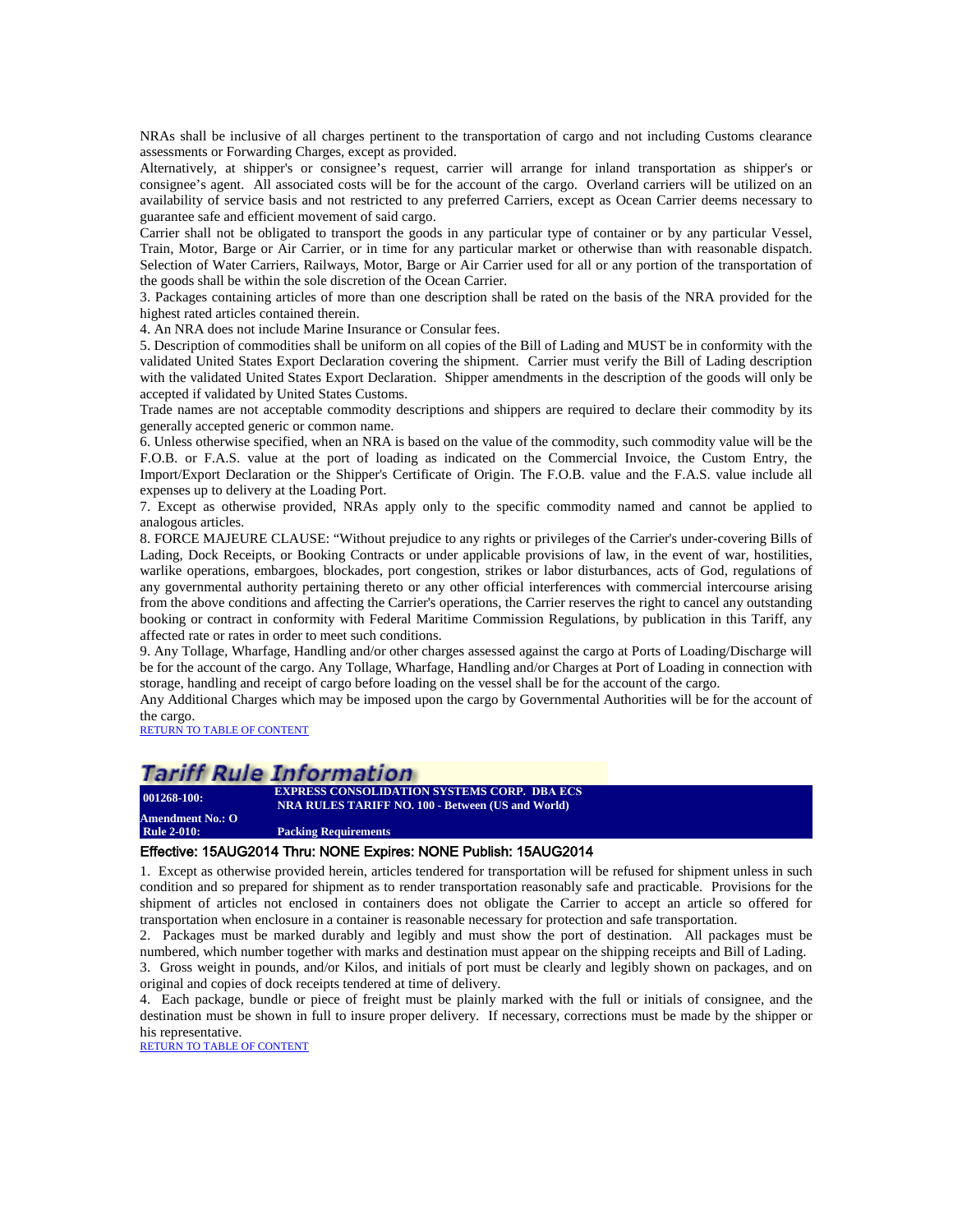**Amendment No.: O**

**001268-100: EXPRESS CONSOLIDATION SYSTEMS CORP. DBA ECS NRA RULES TARIFF NO. 100 - Between (US and World)**

**Diversion By Carrier** 

### <span id="page-7-0"></span>Effective: 15AUG2014 Thru: NONE Expires: NONE Publish: 15AUG2014

When the Ocean Carrier discharges cargo at a terminal port other than the port named in the ocean bill of lading, the ocean carrier may arrange, at its option, for movement via rail, truck or water, of the shipment from the port of actual discharge only as indicated hereunder:

1. To ocean carrier's terminal (motor, rail or water), at port of destination declared on the bill of lading at the expense of the ocean carrier. Carrier may, at their convenience, deliver cargo to ports en-route between Carrier discharging terminal and carrier's delivery terminal provided the NRAs are already provided for such destinations in individual commodity items.

2. The ocean carrier may forward cargo direct to a point designated by the consignee, provided the consignee pays the cost which he would normally have incurred either by rail, truck or water, to such point if the cargo has been discharged at the terminal port named in the ocean bill of lading within any commercial zone, such payment by the consignee shall be the cost he would normally have incurred to such point of delivery.

NOTE: In the event of cargo being discharged at carrier's convenience at a port other than the port of destination named in the bill of lading, the NRA applicable to the port of destination named in the bill of lading shall be assessed. In no event shall any such transfer or arrangements under which it is performed by such as to result directly or indirectly in any lessening or would have borne had the shipment cleared through the port originally intended. [RETURN TO TABLE OF CONTENT](#page-2-0)

## **Tariff Rule Information**

**Amendment No.: O**

**001268-100: EXPRESS CONSOLIDATION SYSTEMS CORP. DBA ECS NRA RULES TARIFF NO. 100 - Between (US and World)**

<span id="page-7-1"></span>**U.S. CUSTOMS CLEARANCE FOR EXPORT VEHICLES** Effective: 15AUG2014 Thru: NONE Expires: NONE Publish: 15AUG2014

When requested by shipper, carrier will arrange U.S. Customs clearance for export vehicles. Rate shall be provided in each individual NRA vehicle.

[RETURN TO TABLE OF CONTENT](#page-2-0)

## Tariff Rule Information

**001268- 100: EXPRESS CONSOLIDATION SYSTEMS CORP. DBA ECS NRA RULES TARIFF NO. 100 - Between (US and World) Amendment No.: O Rule 2-040: Container Capacity**

## <span id="page-7-2"></span>Effective: 15AUG2014 Thru: NONE Expires: NONE Publish: 15AUG2014

Where rules or NRAs make reference to capacity of containers, the standard capacity for purpose of freight rating shall be as indicated in each individual NRA.

NOTE 1: The combined weight of shipper-loaded cargo and containers with chassis and tractor shall not exceed the over-the-road weight limitation in various States of the U.S.A. [RETURN TO TABLE OF CONTENT](#page-2-0)

## **Tariff Rule Information**

| 001268-   | <b>EXPRESS CONSOLIDATION SYSTEMS CORP. DBA ECS</b>       |
|-----------|----------------------------------------------------------|
| 100:      | <b>NRA RULES TARIFF NO. 100 - Between (US and World)</b> |
| Amendment |                                                          |
| No.: O    |                                                          |
|           | <b>Rule 2-050: Shipper Furnished Containers</b>          |

### <span id="page-7-3"></span>Effective: 15AUG2014 Thru: NONE Expires: NONE Publish: 15AUG2014

In lieu of the carrier furnished containers, shippers may offer cargo for ocean transportation in shipper furnished containers subject to the following provisions:

A. The container must be of body and frame construction acceptable to the carrier and must be manufactured and equipped in accordance with all applicable United States, other local National and International Laws, Regulations and Safety requirements.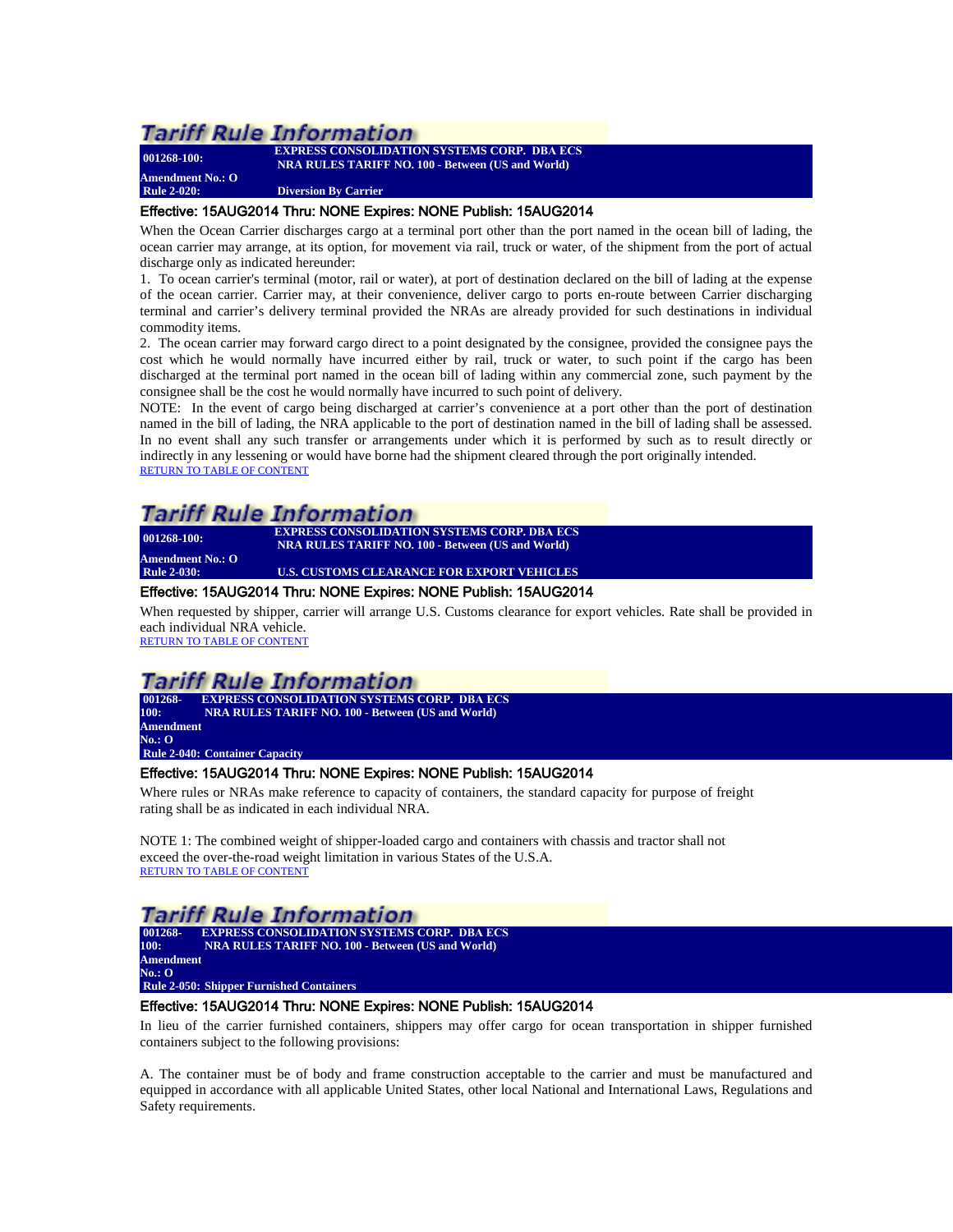B. Shipper furnished containers will be subject to inspection, approval and acceptance for carriage on the carrier's vessel prior to loading by the carrier's authorized personnel. Any containers found to be unsuitable will not be accepted for carriage.

C. Each such container and its cargo will be subject to all rates, rules and regulations of this tariff.

D. Shipper will be required by the carrier to submit documentary evidence of ownership or leaseholdership of the container offered for shipment.

[RETURN TO TABLE OF CONTENT](#page-2-0)

## **Tariff Rule Information**

**001268-100: EXPRESS CONSOLIDATION SYSTEMS CORP. DBA ECS NRA RULES TARIFF NO. 100 - Between (US and World) Amendment No.: O**<br>Rule 2-060: **Measurement And Weight** 

#### <span id="page-8-0"></span>Effective: 15AUG2014 Thru: NONE Expires: NONE Publish: 15AUG2014

Tariff reference to "W" and "M" signify 1,000 kilos and 1 cubic meter respectively, unless otherwise stated. Whenever freight charges are assessed on a W/M "weight or measurement" basis or where rates are provided on both a "W" and "M" basis, the freight charges will be computed on the gross weight or the overall measurement of the pieces or packages, whichever computation produces the greater revenue to the Carrier.

1. All packages will be measured in inches and weight in Kilograms.

2. Rounding off- Dimensions

Where parts of inches occur in dimensions, such parts below 0.5 in. are to be ignored, and those of 0.5 in. And over are to be rounded off to the centimeter above.

3. Calculating Cubic Measurements

The three dimensions in inches (rounded off in accordance with (2) are to be multiplied together to produce the cube of one package or piece in cubic meters to four decimal places.

In case of a single package the decimals are to be rounded off at the second decimal, i.e., if the third decimal is below 5 the second decimal remains unaltered; if the third decimal is 5 or higher the second decimal is to be adjusted upwards.

In the case of multiple packages of like dimensions the cube on one package to six decimals is to be multiplied by the number of packages and the total cube is then to be rounded off to two decimals under the foregoing procedure.

#### 4. OFFICIAL MEASURERS AND WEIGHERS

The straight loaded shipments of consolidator Cargo, stuffed at Carrier's nominated off dock CY locations, does not require measuring/weighing for purposes of confirming volume/weight of cargo. For such shipments, however, there must be a certificate from an officially appointed Sworn Measurer to confirm the exact location at which the shipment was stuffed into the container.

#### 5. MIS-DESCRIPTION, UNDERWEIGHTS AND UNDER-MEASUREMENT

A. The carrier at loading port will assess freight on the shipments on the basis of the gross weights and/or measurements declared or deemed to have been declared by Shippers. Such assessment is subject to the terms and conditions of the carrier's Bill of Lading. Notwithstanding the foregoing Carrier may arrange at the port/point of destination for the verification of the description, measurement or weights of all such shipments as they, at their sole discretion, may decide and in all such cases the description, measurements or weights so obtained shall be used for determining the correct amount of freight which has to be paid and expense incurred should be for account of cargo.

B. If the gross weights and/or measurements declared by the Shippers are less than those ascertained and if the Shippers, by notification to the Carrier, within seven (7) days of the vessels sailing from port of loading or the consignees, by notification to the Carrier prior to the shipment leaving the custody of the Carrier, maintain that the gross weights and/or measurements stated by them are correct, freight shall be assessed provisionally on the controllers' figures and subsequently adjusted, if necessary, after an outturn reweighing and/or re-measuring. If such outturn reweighting, re-measuring and/or resurveying shows that the gross weights, measurements and/or description were understated and/or mis-declared by the Shippers, re-measuring and/or resurveying shall be for the account of the cargo. [RETURN TO TABLE OF CONTENT](#page-2-0)

## Tariff Rule Information

**Amendment No.: O**

**001268-100: EXPRESS CONSOLIDATION SYSTEMS CORP. DBA ECS NRA RULES TARIFF NO. 100 - Between (US and World)**

<span id="page-8-1"></span>**Overweight Containers** 

### Effective: 15AUG2014 Thru: NONE Expires: NONE Publish: 15AUG2014

Shipper/Consignee for CY origin shipments shall be jointly severally and absolutely liable for any fine, penalty or other sanction imposed upon carrier, its agent motor/rail carrier by authority for exceeding lawful over-the-weight limitations in connection with any transportation services provided under this tariff and occasioned by any act of commission or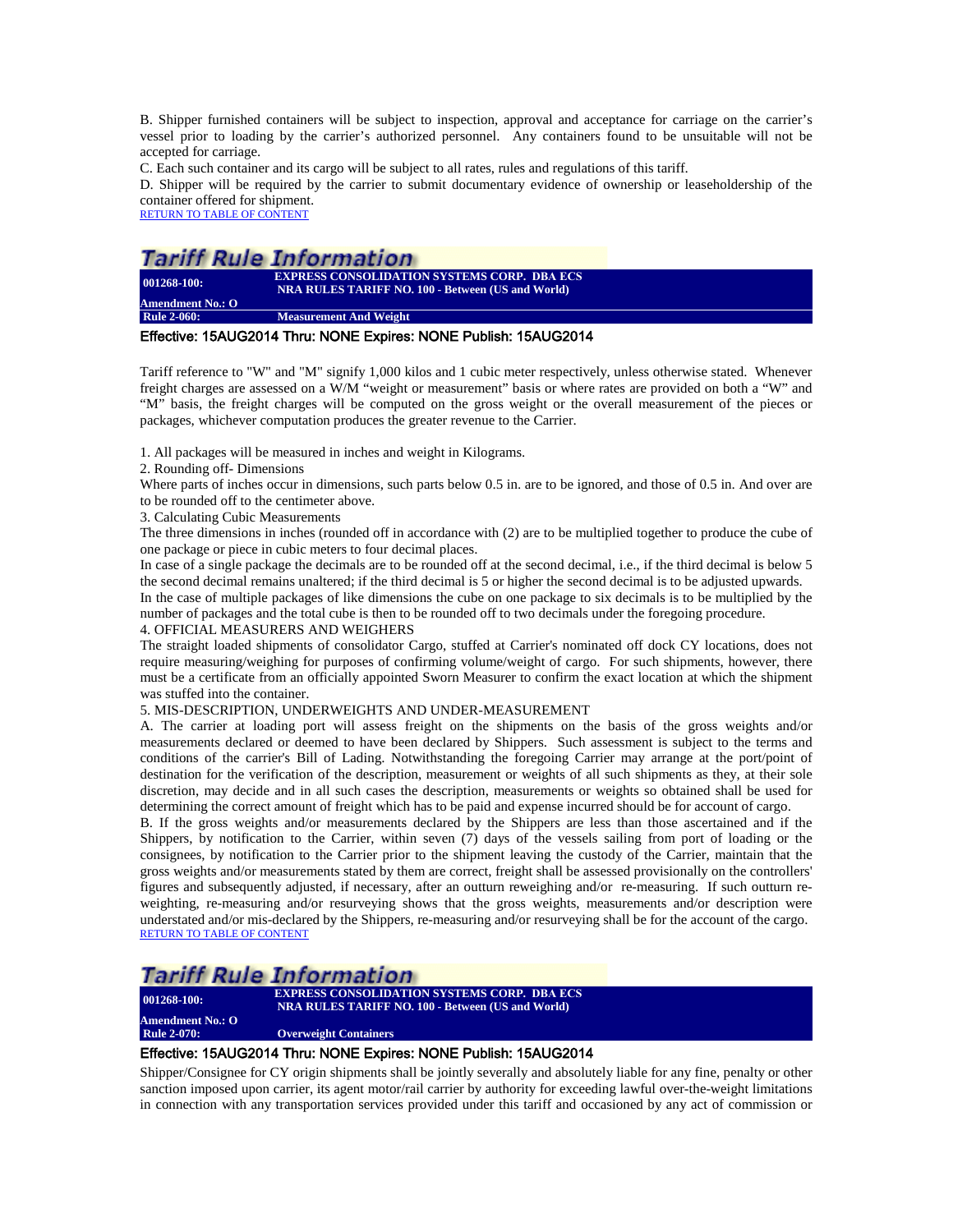omission of the shipper/consignee, its agent or contractors, and without regard to intent, negligence or any other factor. When carrier pays any such fine or penalty and assumes any other cost or burden, arising from such an event, it shall be on behalf of and for benefit of the cargo interest and carrier shall be entitled to full reimbursement therefore upon presentation of an appropriate invoice. Nothing in this rule shall require carrier, its agents or motor/rail carrier to resist, dispute or otherwise oppose the levy of such a fine, penalty or other sanction and carrier shall not have any liability to the cargo interest should it not do so. Any charges incurred in re-handling cargo to comply with maximum weight restrictions will be for account of cargo.

The party responsible (i.e., the shipper or the consignee) for the shipment exceeding any lawful weight limitation shall indemnify and hold the ocean carrier transporting the shipment, its agents and the motor/rail carrier(s), harmless from any and all damages or liability from claims by whomever brought arising in whole or in part from the shipment exceeding any lawful weight limitation. Such indemnification shall include attorneys' fees and all costs incurred in the defense of such claim(s).

[RETURN TO TABLE OF CONTENT](#page-2-0)

## Tariff Rule Information

**Amendment No.: O**

**001268-100: EXPRESS CONSOLIDATION SYSTEMS CORP. DBA ECS NRA RULES TARIFF NO. 100 - Between (US and World)**

<span id="page-9-0"></span>**Rule 2-080: Shipper's Load And Count**

### Effective: 15AUG2014 Thru: NONE Expires: NONE Publish: 15AUG2014

When containers are loaded and sealed by shipper, carrier or its authorized agent will accept same as "Shipper's load and count" and the Bill of Lading shall be so claused, and:

No container will be accepted for shipment if the weight of the contents thereof exceeds the weight carrying capacity of the container.

Carrier will not be directly or indirectly responsible for:

1) Damage resulting from improper loading or mixing of articles in containers, or shipper's use of unsuitable or inadequate protective and securing materials when loading to open-side flat-rack type containers.

2) Any discrepancy in count or concealed damage to articles.

Except as otherwise provided in the NRA, shipments destined to more than one port of discharge may not be loaded by the shipper into the same container. Except as otherwise provided, materials, including special fittings, and labor required for securing and properly stowing cargo in containers moving in CY service, including but not limited to lashing, bulkheads, cross members, platforms, dunnage and the like must be supplied by shippers at their expense and the carrier shall not be responsible for such materials nor their return after use. The carrier shall not be liable in any event for any claim for loss or damage to the cargo arising out of improper or inadequate mixing, stuffing, tallying or bracing of cargo within the container.

[RETURN TO TABLE OF CONTENT](#page-2-0)

## **Tariff Rule Information**

**001268-100: EXPRESS CONSOLIDATION SYSTEMS CORP. DBA ECS NRA RULES TARIFF NO. 100 - Between (US and World)**

<span id="page-9-1"></span>**Amendment No.: O Diversion of Cargo (By Shipper or Consignee)** 

#### Effective: 15AUG2014 Thru: NONE Expires: NONE Publish: 15AUG2014

A request for diversion of a shipment will be considered as an amendment to the contract of carriage and will be subject to the following definitions, conditions and charges:

#### **A. Definition of Diversion:**

A change in the original billed destination (which may also include a change in Consignee, order party, or both). A change in Consignee, order party or both will not be considered as diversion of cargo.

#### **B. Conditions:**

1. Requests must be received in writing by the carrier prior to the arrival of the vessel at Discharge Port. Carrier will make diligent effort to execute the request but will not be responsible if such service is operationally impractical or cannot be provided.

2. Cargo moving under a non-negotiable Bill of Lading may be diverted at the request of shipper or consignee. Cargo moving under a negotiable Bill of Lading may be diverted by any party surrendering the properly endorsed original Bill of Lading. Cargo moving under a negotiable Bill of Lading may also be diverted by the shipper or consignee at the carrier's sole discretion without receipt by the carrier of the original negotiable Bill of Lading so long as a new negotiable Bill of Lading is not requested or issued by the carrier. If a new negotiable Bill of Lading is requested by the shipper or consignee, the original negotiable Bill of Lading must be surrendered to the carrier prior to issuance of the new negotiable Bill of Lading.

3. This rule will apply to full Bill of Lading quantities or full container loads only.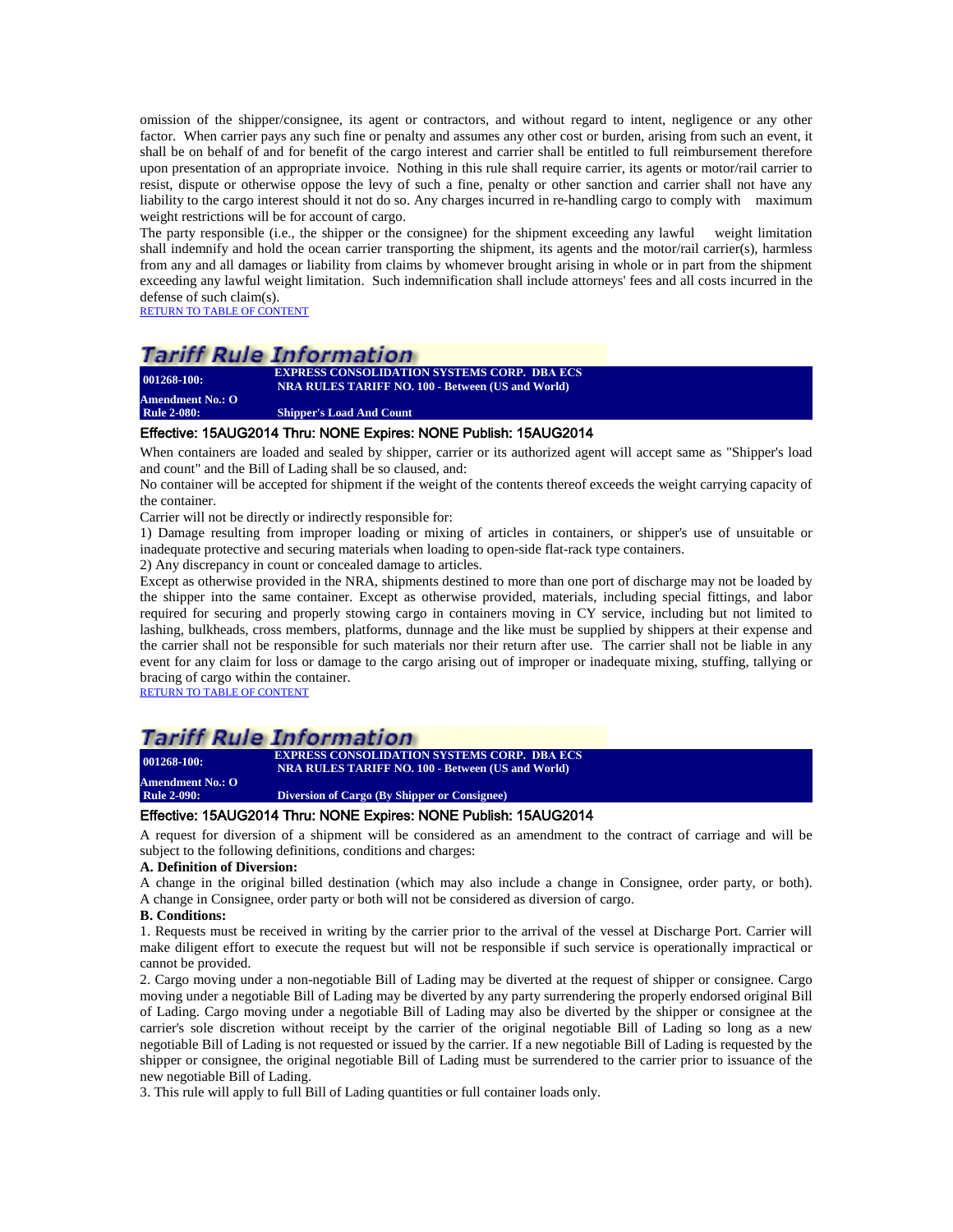4. A shipment may only be diverted once. Shipper may request cancellation of the original diversion request, resulting in delivery of the cargo to the original billed destination, provided that such request is received prior to arrival of vessel at Discharge Port, and provided that all diversion charges as set out in C. below, applicable to the original diversion request, are paid in full prior to the cancellation request being accepted by the carrier. In no instance will any refund of the diversion charges be made in the event of a cancellation. Any additional expenses incurred by the carrier will be for the account of the cargo.

5. Cargo, which, upon request of Merchant (stowage permitting), is diverted to a Port of Discharge within the Scope of this Tariff other than that shown in the Bill of Lading, shall be assessed the actual amount of expense incurred by Carrier, or as per carrier tariff at time of shipment, whichever is higher, plus, at the sole discretion of the Carrier, depending on the relevant administrative burdens resulting from the diversion, an administrative fee of up to \$50/BL for cargo received and diversion requested prior to vessel departure, or up to \$300/BL for cargo received and diversion requested post vessel departure, from origin port.

6. Diversion charges or administrative charge are payable by the party requesting the diversion. [RETURN TO TABLE OF CONTENT](#page-2-0)

## Tariff Rule Information

**001268-100: EXPRESS CONSOLIDATION SYSTEMS CORP.** DBA ECS **NRA RULES TARIFF NO. 100 - Between (US and World) Amendment No.: O Security Fee** 

## <span id="page-10-0"></span>Effective: 15AUG2014 Thru: NONE Expires: NONE Publish: 15AUG2014

Security Fees are applicable on shipments and identified in each individual NRA. [RETURN TO TABLE OF CONTENT](#page-2-0)

## **Tariff Rule Information**

**001268-100: EXPRESS CONSOLIDATION SYSTEMS CORP. DBA ECS NRA RULES TARIFF NO. 100 - Between (US and World)**

<span id="page-10-1"></span>**Amendment No.: O Rule 2-110: Restricted Articles**

## Effective: 15AUG2014 Thru: NONE Expires: NONE Publish: 15AUG2014

Except as otherwise provided in each individual NRA, the following articles will not be accepted for transportation:

- 1. Cargo, loose on platforms or pallets, except when prior arrangements have been concluded with Carrier.
- 2. Cargo which because of its inherent vice is likely to impregnate or otherwise damage Carrier's containers or cargo.
- 3. Bank bills, coin or currency; deeds, drafts, notes or valuable paper of any kind; jewelry including costume novelty jewelry, except where otherwise specifically provided, postage stamps or letters and packets of letters with or without postage stamps affixed; precious metals or articles manufactured therefrom; precious stones; revenue stamps; works of art; antiques or other related or unrelated old, rare or precious articles of extraordinary value except when prior arrangements have been concluded with carrier.
- 4. Corpses or cremated remains.
- 5. Animals, birds, fish, livestock.
- 6. Eggs, viz: Hatching.
- 7. Poultry or pigeons live (including birds, chickens, ducks, pheasants, turkeys, and any other fowl).
- 8. Silver articles or ware, sterling.

9. Except as otherwise provided herein or in tariffs making reference hereto, articles tendered for transportation will be refused for shipment unless in such condition and so prepared for shipment as to render transportation reasonably safe and practicable. Provisions for the shipment of articles not enclosed in containers does not obligate the carrier to accept an article so offered for transportation when enclosure in a container is reasonably necessary for protection and safe transportation.

10. Carrier, except as provided in tariffs making reference hereto, will not accept for transportation articles which, because of their length, weight or bulk cannot in carrier's judgment be safely stowed wholly within the trailer or containers dimensions.

11. Except as provided in tariffs making reference hereto, shipments requiring temperature control.

12. Shipments containing cargo likely to contaminate or injure other cargo, including green salted hides. [RETURN TO TABLE OF CONTENT](#page-2-0)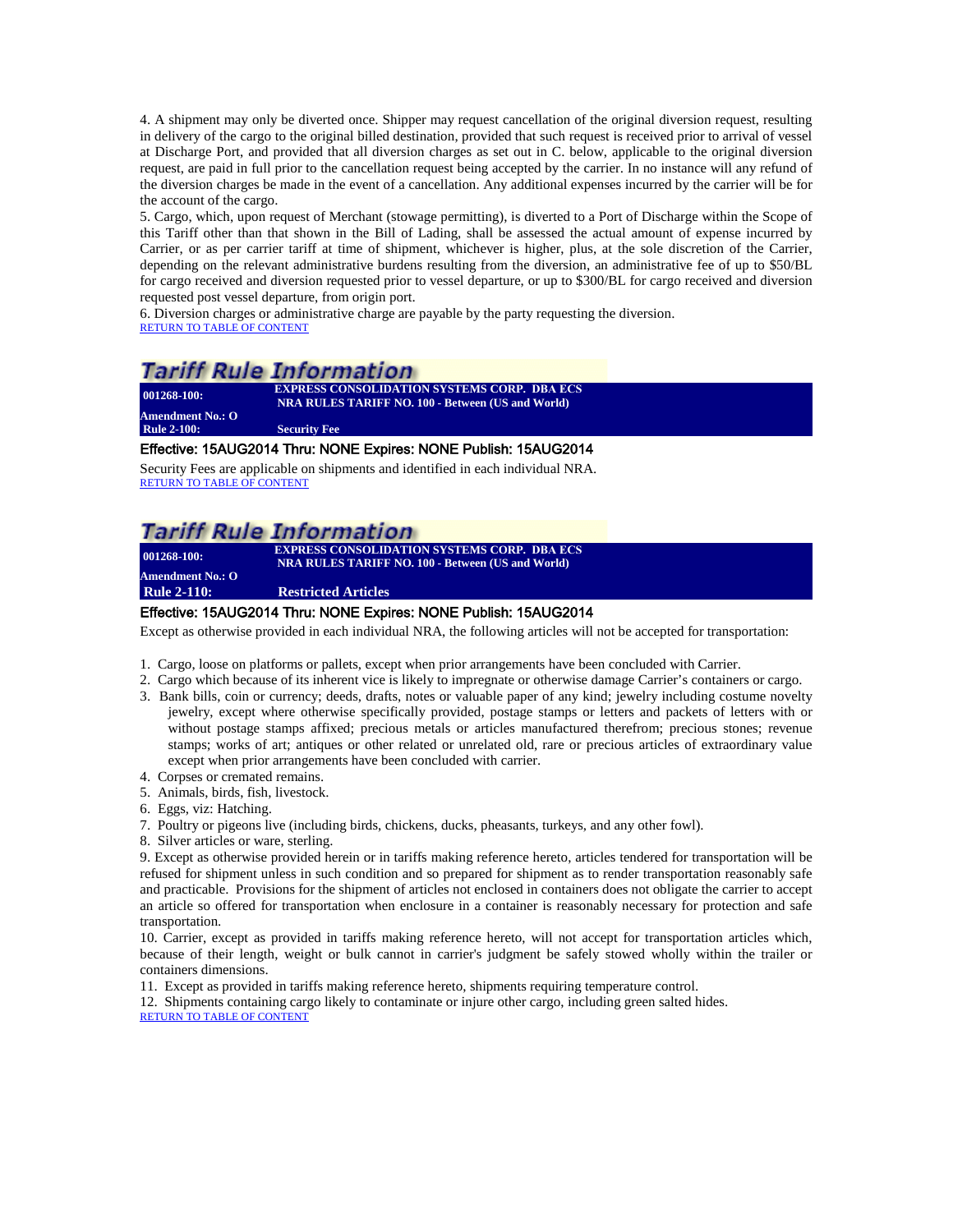**Amendment No.: O**

**001268-100: EXPRESS CONSOLIDATION SYSTEMS CORP. DBA ECS NRA RULES TARIFF NO. 100 - Between (US and World)**

#### <span id="page-11-0"></span>**Rule 2-120: Freight All Kinds (FAK)**

## Effective: 15AUG2014 Thru: NONE Expires: NONE Publish: 15AUG2014

Unless otherwise provided herein, any item described as "Freight All Kinds" shall consist of a minimum of two different commodity items. Further restrictions to the item shall be contained in the NRA. [RETURN TO TABLE OF CONTENT](#page-2-0)

## **Tariff Rule Information**

**001268-100: EXPRESS CONSOLIDATION SYSTEMS CORP. DBA ECS NRA RULES TARIFF NO. 100 - Between (US and World)**

**Amendment No.: O**<br>Rule 2-130:

## <span id="page-11-1"></span>**Rule 2-130: ALTERNATE RATE/SERVICE LEVELS: ECONOMY, REGULAR, PREMIUM**

## Effective: 15AUG2014 Thru: NONE Expires: NONE Publish: 15AUG2014

Different levels of Service are offered by the Carrier. Unless otherwise specified in the individual NRA, NRA's are applicable for Regular Service.

[RETURN TO TABLE OF CONTENT](#page-2-0)

## Tariff Rule Information

**001268-100: EXPRESS CONSOLIDATION SYSTEMS CORP. DBA ECS NRA RULES TARIFF NO. 100 - Between (US and World)**

<span id="page-11-2"></span>**Amendment No.: O Rule 2-140: AES USA EXPORT SHIPMENTS**

### Effective: 15AUG2014 Thru: NONE Expires: NONE Publish: 15AUG2014

Carrier requires complete and accurate Automated Export System / Shippers Letter of Instructions no later than 48 hours prior to port cut-off date or 2 hours before train border crossing. U.S. Customs and Border Protection (CBP) may impose penalties for failure to comply with the U.S. Bureau of Census, Mandatory Automated Export System regulations.

[RETURN TO TABLE OF CONTENT](#page-2-0)

## **Tariff Rule Information**

**001268-100: ONTARIO LTD. D/B/A QTREX INTERNATIONAL NRA RULES TARIFF NO. 100 - Between (US and World)**

<span id="page-11-3"></span>**Amendment No.: O**

**DOCUMENTATION FEE** 

## Effective: 15AUG2014 Thru: NONE Expires: NONE Publish: 15AUG2014

Document fees are considered origin and destination local charges and shall be for the account of the cargo and are included in the individual NRA, if any. [RETURN TO TABLE OF CONTENT](#page-2-0)

## Tariff Rule Information

**001268-100: EXPRESS CONSOLIDATION SYSTEMS CORP. DBA ECS NRA RULES TARIFF NO. 100 - Between (US and World)**

<span id="page-11-4"></span>**Amendment No.: O AMS CHARGES** 

## Effective: 15AUG2014 Thru: NONE Expires: NONE Publish: 15AUG2014

AMS charges are applicable on all import shipments and identified in each individual NRA. [RETURN TO TABLE OF CONTENT](#page-2-0)

# **Tariff Rule Information**

**Amendment No.: O**

**001268-100: EXPRESS CONSOLIDATION SYSTEMS CORP.** DBA ECS **NRA RULES TARIFF NO. 100 - Between (US and World)**

*SUBMISSION OF CARGO DECLARATION DATA* 

## <span id="page-11-5"></span>Effective: 15AUG2014 Thru: NONE Expires: NONE Publish: 15AUG2014

A. SUBMISSION OF CARGO DECLARATION DATA; DEADLINE FOR SAME.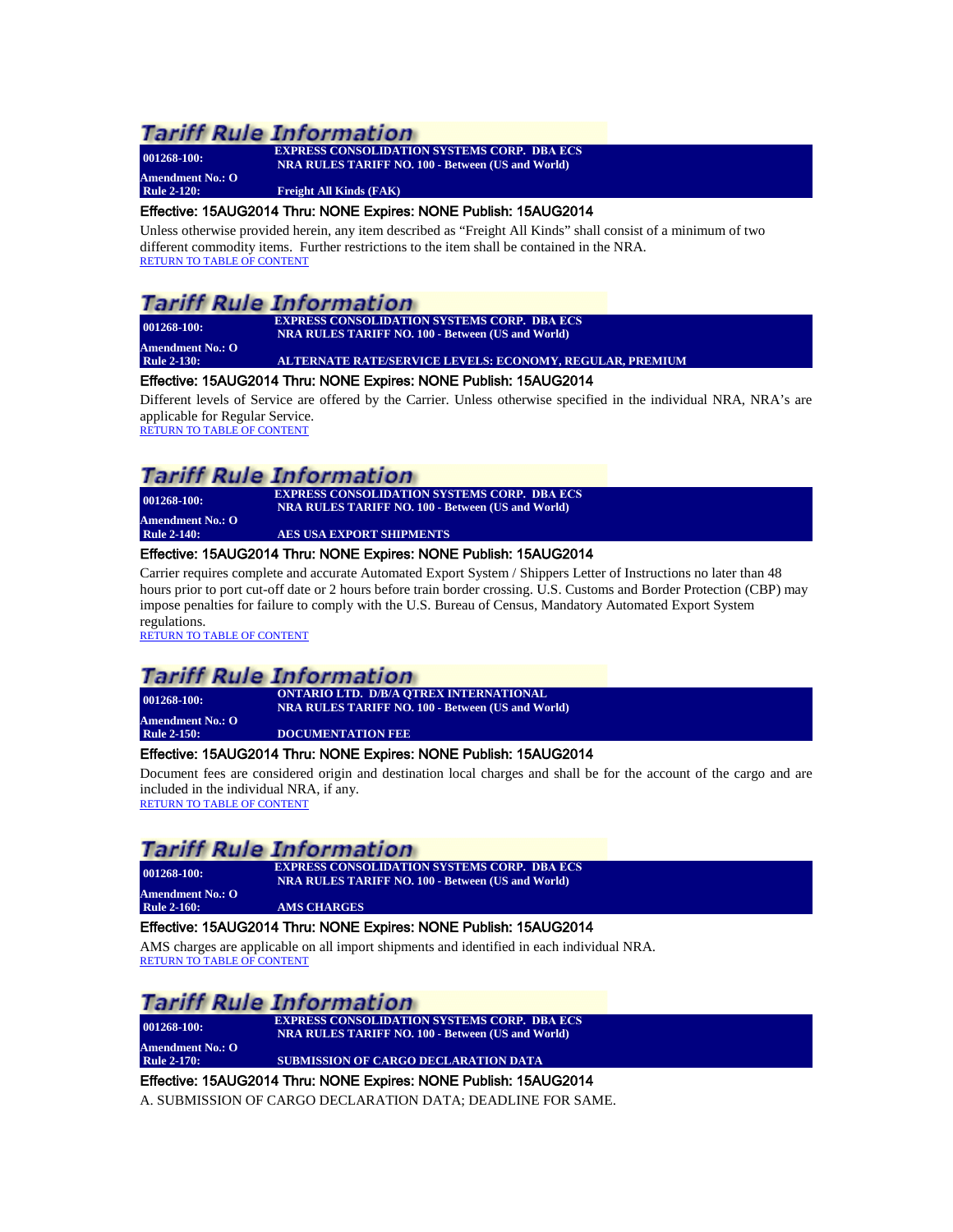Pursuant to Customs regulations effective December 2, 2002, Carrier is required to submit certain cargo declaration data for all cargo on board a vessel that will call in the United States (i.e., U.S. import cargo and foreign destination cargo remaining on board the vessel) to the U.S. Customs Service not later than 24 hours prior to the time the cargo is loaded on Carrier's vessel at each non-U.S. port of loading. In order to enable Carrier to comply with this requirement, except as provided in paragraph B of this rule, any person tendering cargo to Carrier that is to be transported to the United States or that will be on a vessel when that vessel calls in the United States must provide the following information regarding such cargo to Carrier in writing (including by electronic transmission) in sufficient time for Carrier to transmit the data to the Customs Service at least 24 hours prior to the loading of the cargo on Carrier's vessel. Failure to comply with these requirements will result in cargo not being loaded.

1. A precise description of the cargo (or the 6-digit HTS number under which cargo is classified) and weight of the cargo or, for a sealed container, the shipper's declared description and weight of the cargo. The quantity of cargo shall be expressed in the lowest external packaging unit (e.g., a container containing 10 pallets with 200 cases shall be described as 200 cases). Generic descriptions, including, but not limited to, 'FAK,' 'General Cargo,' 'Chemicals,' 'Foodstuffs,' and terms such as 'Said to Contain' are NOT acceptable descriptions.

2. Shipper's complete name and address, or the identification number issued to the shipper by the U.S. Customs Service upon implementation of the Automated Commercial Environment ('ACE').

3. Complete name and address of the consignee, owner or owner's representative, or its ACE identification number.

4. Internationally recognized hazardous material code when such materials are being shipped.

5. Seal numbers for all seals affixed to the container.

#### B. TIME FOR SUBMISSION OF DATA BY SHIPPERS TO CARRIER.

Except as otherwise provided below, the time for shipper to submit data to Carrier shall be as follows:

1. Shippers who submit their shipping instructions in paper format will be required to submit their shipping instructions to Carrier no later than seventy-two (72) hours prior to vessel arrival at the foreign port of load. This applies to all U.S. destined cargo as well as cargo intended to be transshipped at a U.S. port and cargo that will remain on the vessel for carriage to a non-U.S. port.

#### C. CERTAIN NON-VESSEL OPERATING COMMON CARRIERS.

Non-vessel operating common carriers ('NVOCCs') that are licensed by or registered with the FMC and that have obtained Customs bonds may submit the required inbound cargo declaration data directly to the U.S. Customs Service in accordance with Customs Service regulations and guidelines. For purposes of this provision, an NVOCC is registered with the FMC if it has been issued an Organization Number by the FMC, has published a valid and effective rules tariff, and has posted the required financial security with the FMC.

1. Certification. Any NVOCC that submits cargo declaration information directly to the Customs Service shall, unless notified by the Carrier pursuant to subparagraph  $C(1)$  above that it is not required to do so, in lieu of the information required to be submitted pursuant to paragraph A of this rule, provide the Carrier, not later than the deadline for shipper submission of cargo information under paragraph B of this rule, with a written certification stating that the required inbound cargo declaration data for its cargo has been transmitted to the U.S. Customs Service in a timely and accurate manner. Such certification shall describe the cargo tendered with sufficient specificity (including container number) that Carrier may readily identify such cargo.

2. NVOCC Co-Loading. For purposes of this paragraph, the term 'Master NVOCC' shall mean the NVOCC that is the customer of the Carrier and tenders co-loaded cargo to the Carrier in its name. In the event the Master NVOCC submits cargo declaration data for co-loaded cargo directly to the Customs Service, it shall do so for all NVOCCs with which it co-loads. In the event the Master NVOCC does not submit cargo declaration data for co-loaded cargo directly to the Customs Service but NVOCCs with which it co-loads transmit cargo declaration data for their cargoes directly to the Customs Service, it shall be the obligation of the Master NVOCC to provide Carrier with the certification described in subparagraph C (1) with respect to all co-loaded cargo tendered to Carrier by the Master NVOCC.

## 3. All NVOCCs shall be subject to Paragraphs D and E of this rule.

## D. FAILURE TO PROVIDE INFORMATION; DENIAL OF PERMISSION TO

#### LOAD CARGO.

1. In the event Carrier fails to provide the required inbound cargo declaration data to the U.S. Customs Service for all cargo to be loaded on its vessel within the time period required by Customs Service regulations it may, among other things, be assessed a civil penalty, denied permission to unload the cargo for which information was not timely provided, and/or denied permission to unload any cargo from the vessel on which the cargo is moving. Accordingly, Carrier may refuse to load any cargo tendered to it for which it has not received either (i) the data required by paragraph A of this rule by the deadline specified pursuant to paragraph B; or (ii) the certification required by paragraph C of this rule by the deadline specified therein.

2. Any and all costs incurred by Carrier with respect to cargo in its possession which is not loaded due to the nonprovision of information or certification, or which is not loaded pursuant to the instructions of the U.S. Customs Service (regardless of whether or not the required data or certification has been provided for such cargo), including but not limited to inspection, storage and/or re-delivery costs, shall be for the account of the cargo. Carrier shall have a lien on cargo in its possession for amounts due hereunder and may hold cargo until such amounts (and any other unpaid freights or charges) are paid or sell such cargo after a reasonable period. In the event Carrier is forced to take legal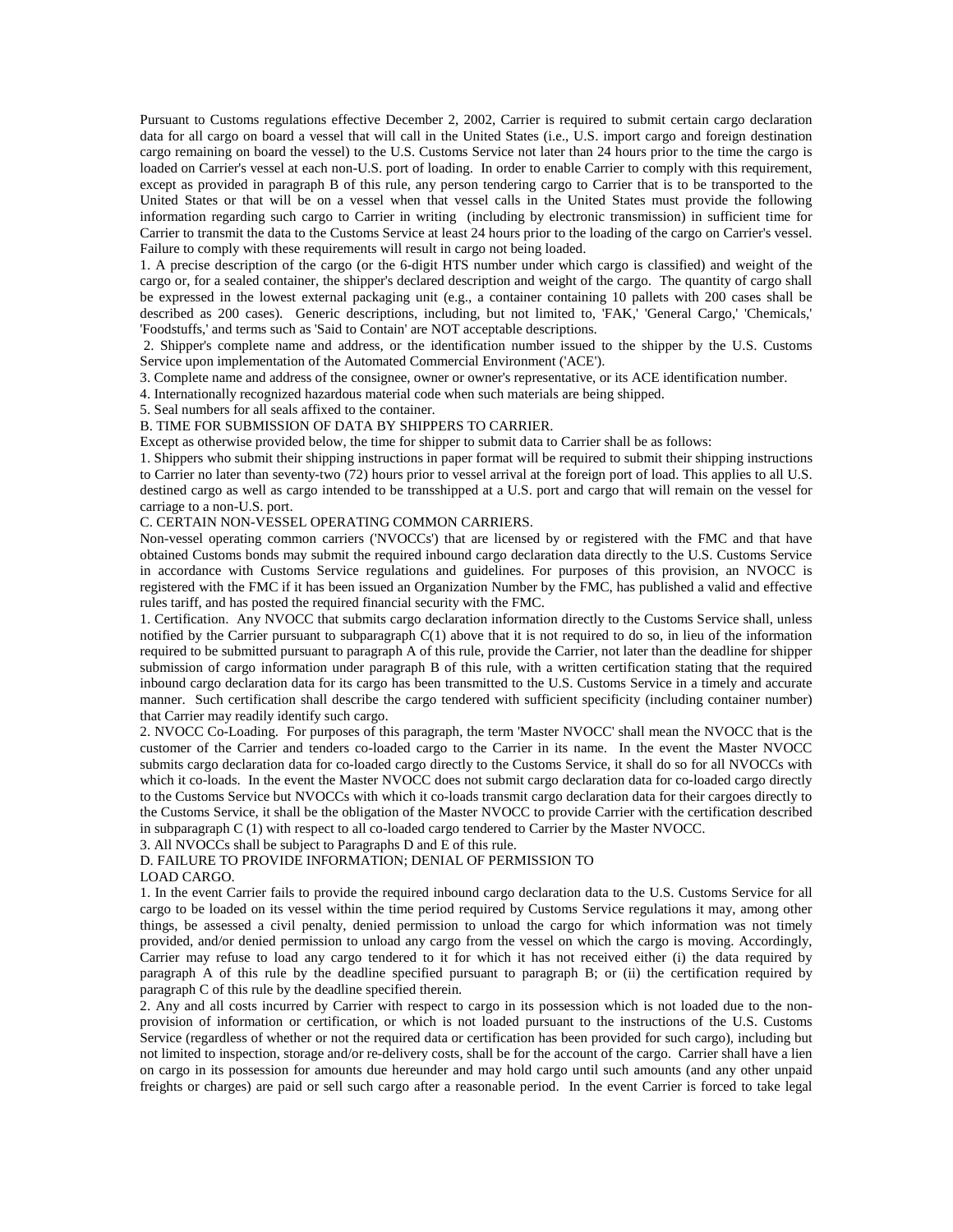action to collect amounts due hereunder, Carrier shall be entitled to recover all costs (including reasonable attorneys' fees and expenses) incurred in connection with such legal action.

E. INDEMNIFICATION OF CARRIER.

If Carrier is assessed a civil penalty or fine or is denied permission to unload cargo, because of the failure of any and all shippers, consignees, cargo owners, NVOCCs, shippers' associations and their agent(s) to provide the information required by this rule and/or by the regulations or guidelines of the U.S. Customs Service in a complete and accurate manner, then such shippers, consignees, cargo owners, NVOCCs, shippers' associations and their agent(s)shall be jointly and severally liable to indemnify and reimburse Carrier for any such penalty or fine and any and all costs, damages or liability, direct, indirect, special or consequential, incurred by the Carrier as a result of the denial of permission to unload cargo or any delays related thereto. Carrier shall have a lien on cargo in its possession for amounts due hereunder and may hold cargo until such amounts (and any other unpaid freights or charges) are paid or sell such cargo after a reasonable period. In the event Carrier is forced to take legal action to collect amounts due hereunder, Carrier shall be entitled to recover all costs (including attorneys' fees) incurred in connection with such legal action.

F. CONFIDENTIALITY. Carrier acknowledges that the information required by the Customs Service may constitute confidential information that is not generally available to the public. Carrier, in accordance with the requirements of Section 10(b)(13) of the Shipping Act of 1984, as amended, will keep confidential, to the extent permitted by law, all Shipper bill of lading information, including information related to underlying shippers and commodities in respect of containers of less than container load cargo containing shipments by more than one Shipper.

G. DOCUMENTATION CHARGES. See Rule Nos. 2-150 for charges to apply. [RETURN TO TABLE OF CONTENT](#page-2-0)

## Tariff Rule Information

**001268-100: EXPRESS CONSOLIDATION SYSTEMS CORP. DBA ECS NRA RULES TARIFF NO. 100 - Between (US and World) Amendment No.: O**

<span id="page-13-0"></span>**U.S. CUSTOMS RELATED CHARGES** 

#### Effective: 15AUG2014 Thru: NONE Expires: NONE Publish: 15AUG2014

Shippers must comply with all customs and consular regulations. Any fine or penalty imposed by government authorities for failure to comply with customs or consular regulations shall be at the expense of shipment, or merchant. Goods which are not cleared through customs for any reason may be cleared by Carrier at the expense of the shipment or merchant and may be warehoused at the risk and expense of the shipment or merchant or may be turned over to the Customs authorities without any further responsibility on the part of the Carrier.

NRAs are not inclusive of U.S. Customs related charges, such as, but not limited to, Customs clearance assessments, USDA/FDA/US customs examination, X-ray, insurance, storage, forwarding charges, drayage, demurrage, bonded warehousing, formal customs entry, if required, or tax and duties. Any such accrued U.S. Customs related charges shall be at the expense of the shipment, cargo or merchant.<br>[RETURN TO TABLE OF CONTENT](#page-2-0)

## **Tariff Rule Information**

| $001268 - 100$ :   | <b>EXPRESS CONSOLIDATION SYSTEMS CORP. DBA ECS</b><br><b>NRA RULES TARIFF NO. 100 - Between (US and World)</b> |
|--------------------|----------------------------------------------------------------------------------------------------------------|
| Amendment No.: O   |                                                                                                                |
| <b>Rule 2-190:</b> | <b>FDA PRIOR NOTICE</b>                                                                                        |
|                    |                                                                                                                |

#### <span id="page-13-1"></span>Effective: 15AUG2014 Thru: NONE Expires: NONE Publish: 15AUG2014

A. Prior Notice and Registration Requirements:

Pursuant to Code of Federal Regulations, 21 C.F.R. Parts 1 and 20, the Food and Drug Administration ("FDA") must be provided with notice of food that is imported or offered for import into the United States (i.e., the continental U.S., Alaska, Hawaii and Puerto Rico) by water at least eight (8) hours prior to vessel arrival.. The term "food" means: (i) articles used for food or drink for man or other animals; (ii) chewing gum; and (iii) and articles used for components of food or chewing gum (see 21 U.S.C. Sec. 321(f). However, the term does not include meat products, poultry products, and eggs products that are subject to the exclusive jurisdiction of the U.S. Department of Agriculture. In addition to prior notice of food shipments, the new FDA regulations require that U.S. and foreign facilities which are engaged in the manufacturing, processing, packing, or holding of food for consumption in the United States ("subject facilities") register with the FDA.

### B. Responsibility for Prior Notice and Registration:

It shall be the responsibility of the shipper and/or consignee named in Carrier's bill of lading (hereinafter collectively referred to as the "Cargo Interests"), to ensure that prior notice of any shipment of food (as that term is defined in Paragraph A) imported or offered for import into the U.S. is provided to the FDA in accordance with applicable regulations and that any subject facility (other than a subject facility of Carrier) which has manufactured, processed, packed or held such food shipment has registered with the FDA in accordance with applicable regulations.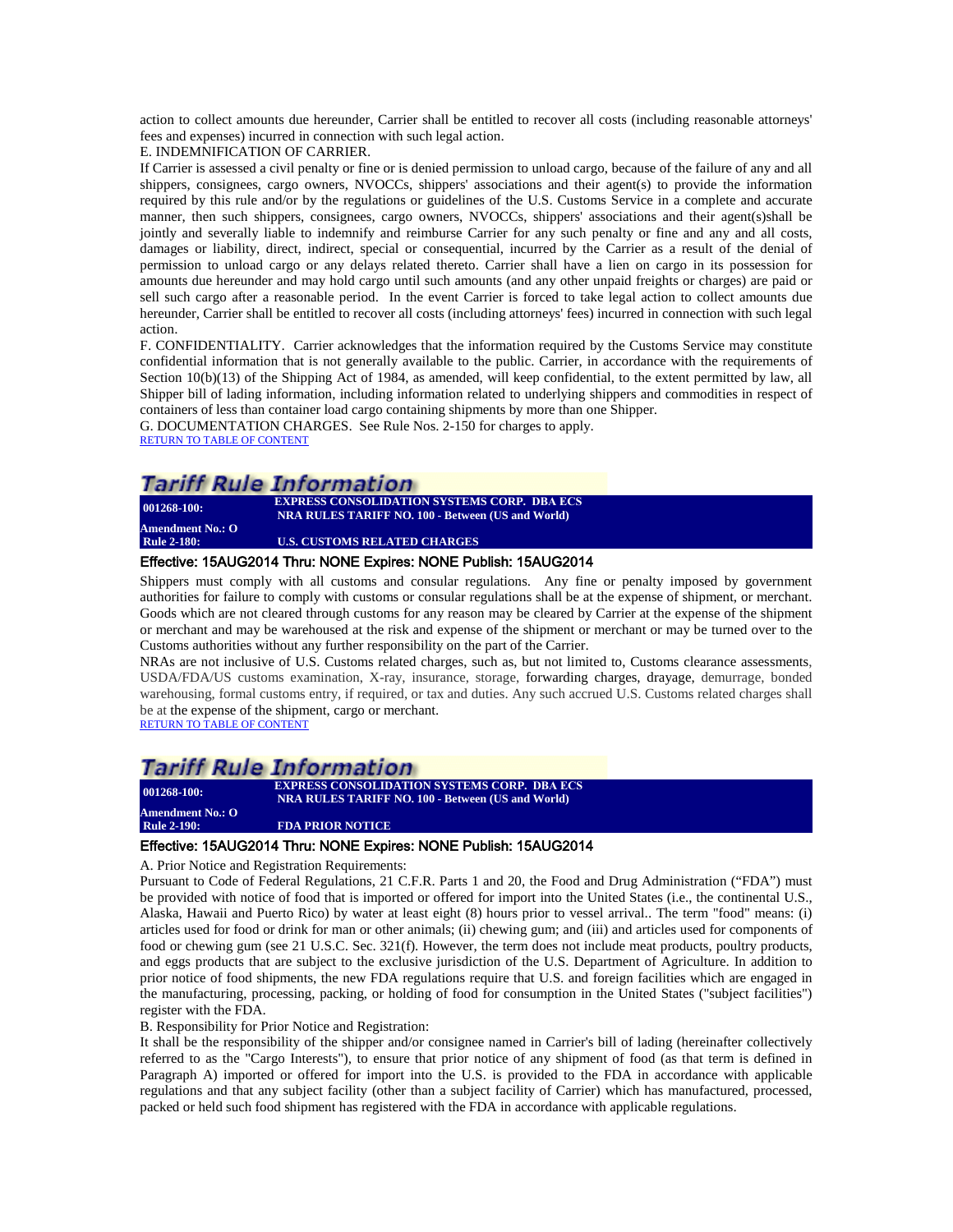C. Evidence of Compliance:

With respect to any food shipment for which a prior notice confirmation number ("PN Number") is required to be provided to the Bureau of Customs and Border Protection ("CBP"), FDA, or any other government agency upon arrival, it shall be the responsibility of Cargo Interests to ensure that such PN Number has been provided to the required agencies and other persons prior to vessel arrival. In addition, Cargo Interests shall be required to provide Carrier with the PN Number immediately upon written request of Carrier.

D. Failure to Comply:

1. In the event that any food shipment is delayed or refused entry into the United States due to the failure to provide adequate prior notice or the failure of a subject facility to register with the FDA, it is expected that notice of refusal will be provided to Carrier by the FDA and/or CBP. Carrier will use best efforts to promptly transmit the notice received from the authorities to the Cargo Interests, who shall be responsible for transmitting such notice to any other persons with an interest in the cargo. Carrier shall not be liable for any delay in the transmission of, or failure to transmit, such notice or any consequences thereof.

2. In the event that any food shipment is delayed or refused entry into the United States due to the failure to provide adequate prior notice or the failure of a subject facility (other than a subject facility of Carrier) to register with the FDA, or if it is determined that cargo which should have been refused entry has been permitted to enter the United States, then the Cargo Interests shall be jointly and severally liable to indemnify, hold harmless, and reimburse Carrier (and by booking a shipment with Carrier do thereby agree to indemnify, hold harmless and reimburse Carrier) for any and all costs, expenses, liabilities, damages, or losses incurred by the Carrier as a result of such non-compliance including, but not limited to, costs of complying with orders and directions of FDA and/or CBP, costs for handling and storing cargo, demurrage, subsequent transport of the cargo by any mode of transportation, and fines and penalties. Carrier shall have a lien on cargo in its possession for amounts due hereunder and may hold cargo until such amounts (and any other unpaid freights or charges) are paid or sell such cargo after a reasonable period. In the event Carrier is forced to take legal action to collect amounts due hereunder, or to defend any action resulting from actions or events covered by this indemnification, Carrier shall be entitled to recover all costs (including attorneys' fees) incurred in connection with such legal action. For purposes of this paragraph, the indemnification provided to Carrier shall also extend to its agents, affiliates, contractors, employees, vessel-sharing partners, slot charterers, vessel owners, and insurers.

[RETURN TO TABLE OF CONTENT](#page-2-0)

## **Tariff Rule Information**

**Amendment No.: O**

**001268-100: EXPRESS CONSOLIDATION SYSTEMS CORP. DBA ECS NRA RULES TARIFF NO. 100 - Between (US and World)**

<span id="page-14-0"></span>**Cargo Roll-Over Fee** 

#### Effective: 15AUG2014 Thru: NONE Expires: NONE Publish: 15AUG2014

Carrier will require complete and accurate shipping instructions by the "Document Due by Date" mentioned on the NRA, Booking Confirmation / Rate Confirmation document. If not received by the "Document Due By date", cargo will be rolled/postponed to the next available vessel and all costs associated with the postponement (handling, storage, demurrage, etc.) will be billed to the Shippers/Owners Account. A Cargo Roll-Over Fee of \$200.00 shall be charged.<br>[RETURN TO TABLE OF CONTENT](#page-2-0)

## Tariff Rule Information

**Amendment No.: O**

**001268-100: EXPRESS CONSOLIDATION SYSTEMS CORP. DBA ECS NRA RULES TARIFF NO. 100 - Between (US and World) Free Time Detention / Demurrage / Storage** 

## <span id="page-14-1"></span>Effective: 15AUG2014 Thru: NONE Expires: NONE Publish: 15AUG2014

Goods received at break-bulk terminal, CFS or CY are subject to free time and detention, demurrage, or storage provisions of the appropriate port terminal tariff or ocean common carrier tariff. In the absence of such tariff, the free time and charges contained in the closest public port terminal tariff will apply. Should there be no port terminal tariff or public port terminal tariff to apply, the free time allowed shall be as follows:

Export: Per Diem, free time for export is 5 working days from pick up of equipment, thereafter USD 150.00 per day Import: Demurrage, free time shall be 5 working days from availability of equipment at the port, thereafter USD 150.00 per day.<br>RETURN TO TABLE OF CONTENT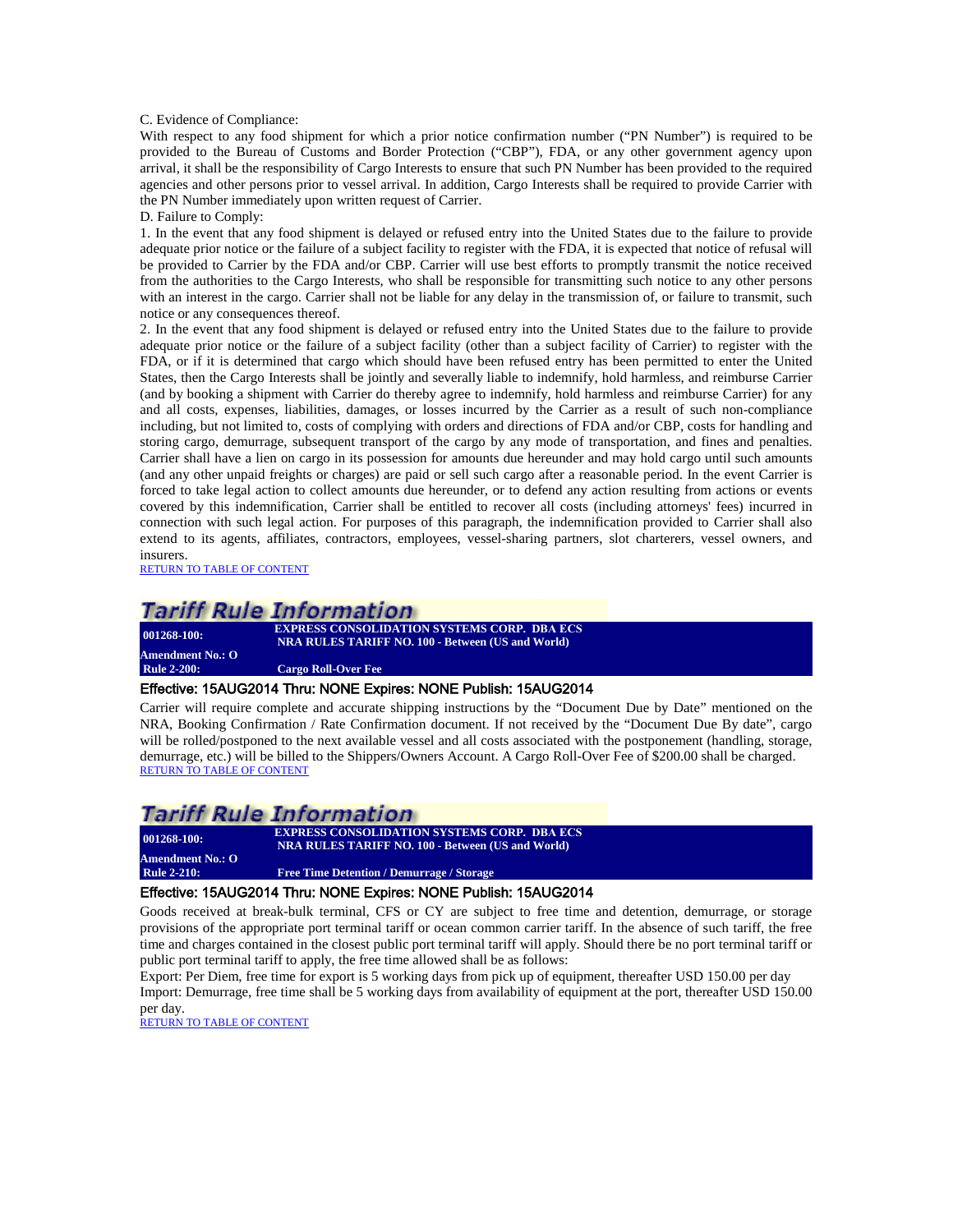**Amendment No.: O**

**001268-100: EXPRESS CONSOLIDATION SYSTEMS CORP. DBA ECS NRA RULES TARIFF NO. 100 - Between (US and World)**

<span id="page-15-0"></span>**Rule 3:** Rate Applicability Rule

## Effective: 15AUG2014 Thru: NONE Expires: NONE Publish: 15AUG2014

The rules and charges applicable to a given shipment must be those in an NRA and in effect when the cargo is received by the ocean carrier or its agent (including originating carriers in the case of NRAs for through transportation). A shipment shall not be considered as "received" until the full bill of lading quantity has been received. [RETURN TO TABLE OF CONTENT](#page-2-0)

## **Tariff Rule Information**

| $001268 - 100$ :        | <b>EXPRESS CONSOLIDATION SYSTEMS CORP. DBA ECS</b>       |
|-------------------------|----------------------------------------------------------|
|                         | <b>NRA RULES TARIFF NO. 100 - Between (US and World)</b> |
| <b>Amendment No.: O</b> |                                                          |
| Rule 4:                 | <b>Heavy Lift</b>                                        |

## <span id="page-15-1"></span>Effective: 15AUG2014 Thru: NONE Expires: NONE Publish: 15AUG2014

Heavy Lift charges are applicable and shall be included in the individual NRA. [RETURN TO TABLE OF CONTENT](#page-2-0)

## **Tariff Rule Information**

| $001268 - 100$ : | <b>EXPRESS CONSOLIDATION SYSTEMS CORP. DBA ECS</b><br><b>NRA RULES TARIFF NO. 100 - Between (US and World)</b> |
|------------------|----------------------------------------------------------------------------------------------------------------|
| Amendment No.: O |                                                                                                                |
| Rule 5:          | <b>Extra Length</b>                                                                                            |
|                  |                                                                                                                |

## <span id="page-15-2"></span>Effective: 15AUG2014 Thru: NONE Expires: NONE Publish: 15AUG2014

An Over Length surcharge will apply to any single piece 12 feet and over and shall be included in the individual NRA. [RETURN TO TABLE OF CONTENT](#page-2-0)

## **Tariff Rule Information**

| $001268 - 100:$         | <b>EXPRESS CONSOLIDATION SYSTEMS CORP. DBA ECS</b><br>NRA RULES TARIFF NO. 100 - Between (US and World) |  |
|-------------------------|---------------------------------------------------------------------------------------------------------|--|
| <b>Amendment No.: O</b> |                                                                                                         |  |
| Rule 6:                 | <b>Minimum Bill of Lading Charges</b>                                                                   |  |
|                         |                                                                                                         |  |

### <span id="page-15-3"></span>Effective: 15AUG2014 Thru: NONE Expires: NONE Publish: 15AUG2014

None

[RETURN TO TABLE OF CONTENT](#page-2-0)

## **Tariff Rule Information**

**001268-100: EXPRESS CONSOLIDATION SYSTEMS CORP. DBA ECS NRA RULES TARIFF NO. 100 - Between (US and World) Amendment No.: O Rayment of Freight and Charges** 

### <span id="page-15-4"></span>Effective: 15AUG2014 Thru: NONE Expires: NONE Publish: 15AUG2014

### A. CURRENCY

Rates and charges are quoted in U.S. Currency and have been determined with due consideration to the relationship of U.S. currency to other currencies involved. In the event of any material change in this relationship, carrier reserves the right, upon publications in conformity with the provisions of the U.S. Shipping Act of 1984, as amended, to adjust the NRAs and charges as required.

B. PAYMENT IN U.S. DOLLARS

Except as otherwise noted, freight and charges shall be prepaid in the United States in US currency.

C. METHODS OF PAYMENT

Payment for freight or charges due the carrier must be payable in legal tender or, at carrier's option, by check or bank draft acceptable by carrier's bank for immediate credit without charges.

### D. PREPAID FREIGHT

1. When freight monies and charges are prepaid, such payment shall be made not later than the time of release of any original Ocean Bill of Lading by the carrier to the shipper or his duly authorized licensed Freight Forwarder or Agent acting in his behalf.

2. When freight and charges are billed prepaid they shall be paid in U.S. dollars.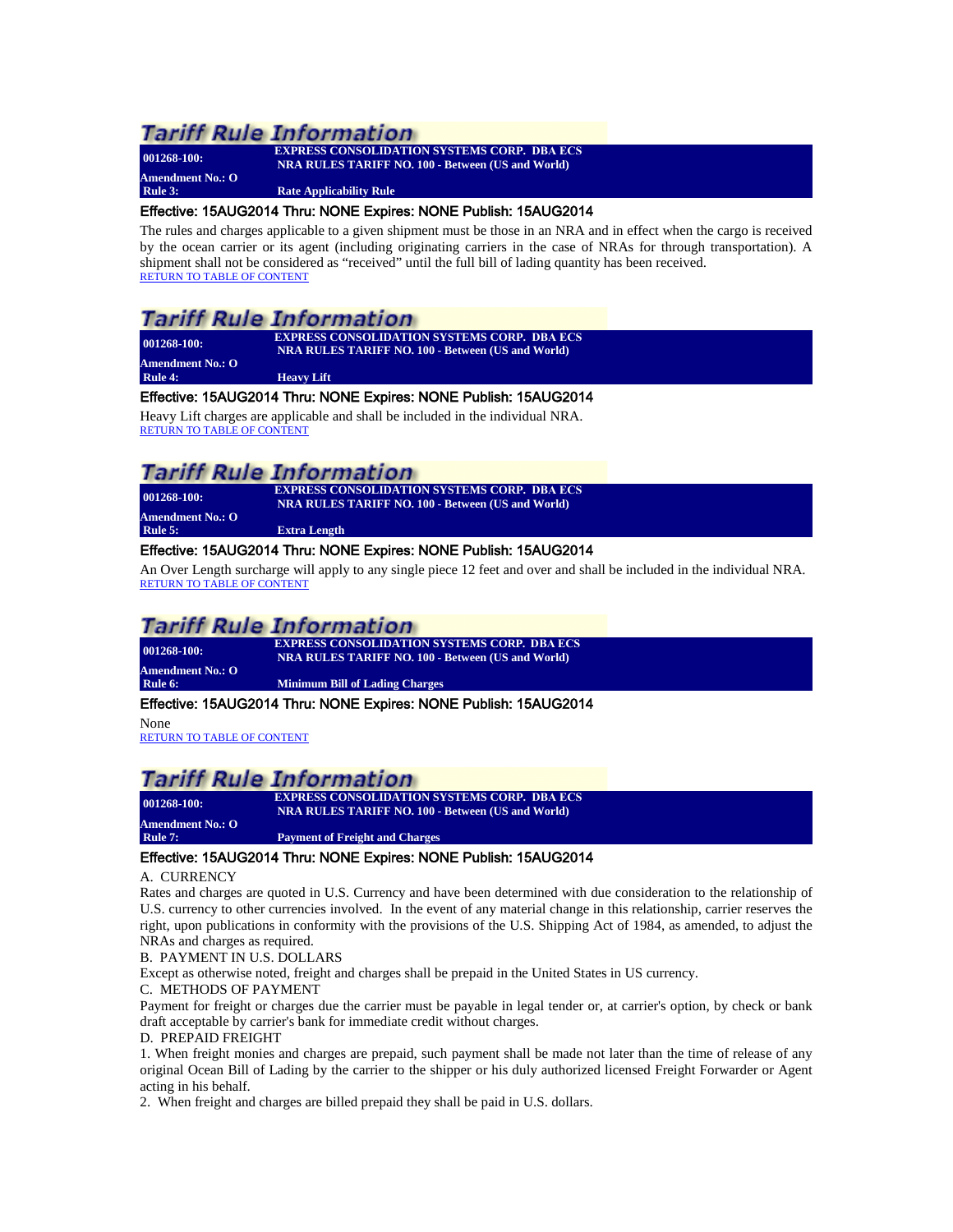### E. FREIGHT COLLECT

All freight and charges which are billed on a freight collect basis must be paid in full in U.S. Dollars, or in a currency acceptable to the carrier provided such currency shall be unblocked, freely convertible and freely remittable free of tax into U.S. Dollars, for the complete originally issued Bill of Lading quantity prior to release of cargo or any portion thereof.

#### F. CURRENCY CONVERTIBILITY:

1. Conversion Provisions:

In addition to the United States Dollars, freight monies and charges may be billed and paid in foreign currencies, provided they are freely convertible and remittable and free of tax. [RETURN TO TABLE OF CONTENT](#page-2-0)

## **Tariff Rule Information**

| $001268 - 100$ : | <b>EXPRESS CONSOLIDATION SYSTEMS CORP. DBA ECS</b><br><b>NRA RULES TARIFF NO. 100 - Between (US and World)</b> |
|------------------|----------------------------------------------------------------------------------------------------------------|
| Amendment No.: O |                                                                                                                |
| Rule 8:          | <b>Bill of Lading</b>                                                                                          |

### Effective: 15AUG2014 Thru: NONE Expires: NONE Publish: 15AUG2014

Carrier's bill of lading, front and back provided herein: [RETURN TO TABLE OF CONTENT](#page-2-0)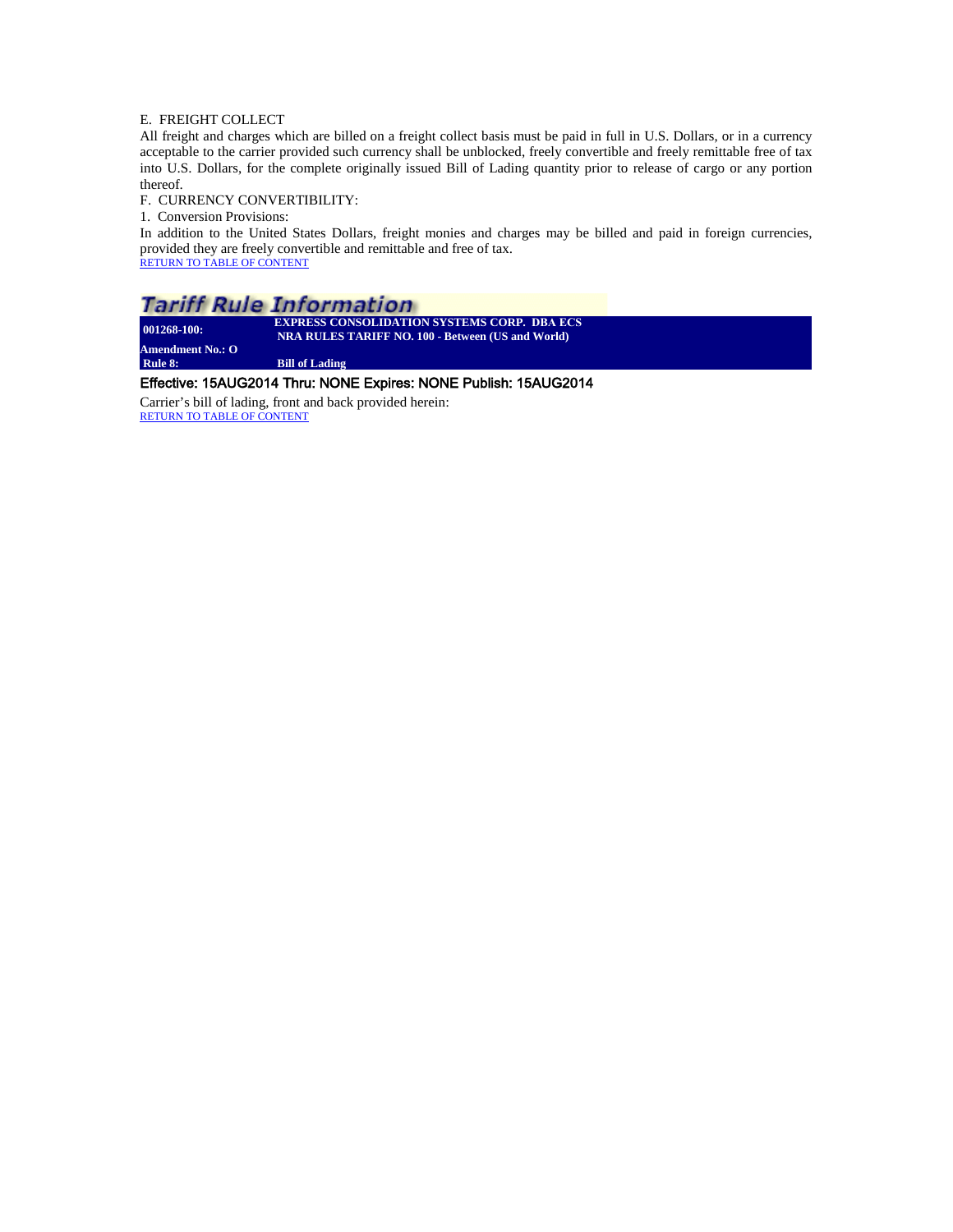## **INTERNATIONAL BILL OF LADING**

EXPRESS CONSOLIDATION SYSTEMS CORP. DBA ECS NOT NEGOTIABLE UNLESS CONSIGNED "TO ORDER" FMC NO. 001268

|                                                  | <b>FMC NO. 001268</b>                     |                                                                         |                                                                  |                                 |  |                                   |                                                                                                                           | (SPACES IMMEDIATELY BELOW FOR SHIPPERS' MEMORANDA)        |                                                                                                                                                                                                                                          |             |
|--------------------------------------------------|-------------------------------------------|-------------------------------------------------------------------------|------------------------------------------------------------------|---------------------------------|--|-----------------------------------|---------------------------------------------------------------------------------------------------------------------------|-----------------------------------------------------------|------------------------------------------------------------------------------------------------------------------------------------------------------------------------------------------------------------------------------------------|-------------|
| (2) SHIPPER/EXPORTER (COMPLETE NAME AND ADDRESS) |                                           |                                                                         | (5) BOOKING NO.<br>(5A) BILL OF LADING NO.                       |                                 |  |                                   |                                                                                                                           |                                                           |                                                                                                                                                                                                                                          |             |
|                                                  |                                           |                                                                         |                                                                  |                                 |  | (6) EXPORT REFERENCES             |                                                                                                                           |                                                           |                                                                                                                                                                                                                                          |             |
|                                                  | (3) CONSIGNEE (COMPLETE NAME AND ADDRESS) |                                                                         |                                                                  | (7) FORWARDING AGENT. F.M.C. NO |  |                                   |                                                                                                                           |                                                           |                                                                                                                                                                                                                                          |             |
|                                                  |                                           |                                                                         |                                                                  |                                 |  | (8) POINT AND COUNTRY OF ORIGIN   |                                                                                                                           |                                                           |                                                                                                                                                                                                                                          |             |
| (4) NOTIFY PARTY (COMPLETE NAME AND ADDRESS)     |                                           | (9) ALSO NOTIFY-ROUTING & INSTRUCTIONS<br>FOR DELIVERY PLEASE APPLY TO: |                                                                  |                                 |  |                                   |                                                                                                                           |                                                           |                                                                                                                                                                                                                                          |             |
|                                                  |                                           |                                                                         | (12) INITIAL CARRIAGE BY (MODE)* (13) PLACE OF INITIAL RECEIPT * |                                 |  |                                   |                                                                                                                           |                                                           |                                                                                                                                                                                                                                          |             |
| (14) VESSEL                                      | VOY.                                      |                                                                         | FLAG. (15) PORT OF LOADING                                       |                                 |  | (10) LOADING PIER/TERMINAL        |                                                                                                                           |                                                           | (10A) ORIGINAL(S) TO BE RELEASED AT                                                                                                                                                                                                      |             |
|                                                  | (16) PORT OF DISCHARGE                    |                                                                         | (17) PLACE OF DELIVERY *                                         |                                 |  |                                   |                                                                                                                           | (11) TYPE OF MOVE (IF MIXED, USE BLOCK 20 AS APPROPRIATE) |                                                                                                                                                                                                                                          |             |
|                                                  |                                           |                                                                         |                                                                  |                                 |  | PARTICULARS FURNISHED BY SHIPPER  |                                                                                                                           |                                                           |                                                                                                                                                                                                                                          |             |
|                                                  | MKS. & NOS./ CONTAINER NOS.               |                                                                         | NO. OF PKGS.                                                     | HM $**$                         |  | DESCRIPTION OF PACKAGES AND GOODS |                                                                                                                           |                                                           | <b>GROSS WEIGHT</b>                                                                                                                                                                                                                      | MEASUREMENT |
|                                                  |                                           |                                                                         |                                                                  |                                 |  | (24) FREIGHT PAYABLE AT/BY        |                                                                                                                           |                                                           |                                                                                                                                                                                                                                          |             |
|                                                  | (23) Declared Value \$                    |                                                                         | CONCERNING EXTRA FREIGHT AND CARRIERS LIMITATION OF LIABILITY    | READ CLAUSE 17 HEREOF           |  | RATE OF EXCHANGE                  |                                                                                                                           |                                                           |                                                                                                                                                                                                                                          |             |
| <b>ITEM NO.</b>                                  | RATED AS                                  | PER                                                                     | RATE                                                             | PREPAID                         |  | <b>COLLECT</b>                    |                                                                                                                           | <b>LOCAL CURRENCY</b>                                     | If this box is checked, goods have been loaded, stowed<br>and counted by Shipper. Carrier has NOT done so and is not<br>responsible for acuracy of count, condition or nature of goods<br>described in PARTICULARS FURNISHED BY SHIPPER. |             |
|                                                  |                                           |                                                                         |                                                                  |                                 |  |                                   |                                                                                                                           |                                                           | THE RECEIPT, CUSTODY, CARRIAGE AND DELIVERY                                                                                                                                                                                              |             |
|                                                  |                                           |                                                                         |                                                                  |                                 |  |                                   |                                                                                                                           |                                                           | OF THE GOODS ARE SUBJECT TO THE TERMS APPEARING                                                                                                                                                                                          |             |
|                                                  |                                           |                                                                         |                                                                  |                                 |  |                                   |                                                                                                                           |                                                           | ON THE FACE AND BACK HEREOF AND TO CARRIER'S                                                                                                                                                                                             |             |
|                                                  |                                           |                                                                         |                                                                  |                                 |  |                                   |                                                                                                                           |                                                           | APPLICABLE TARIFF.<br>witness whereof three(3) original bills of lading all the same tenor and date one of which<br>eing accomplished, the others to stand void, have been issued by :                                                   |             |
| <b>TOTAL CHARGES</b>                             |                                           |                                                                         |                                                                  |                                 |  |                                   | r its designated agent on behalf of itself not participating carriers, the vessel, her master<br>nd owners or charterers. |                                                           |                                                                                                                                                                                                                                          |             |

BILL OF LADING NO. 0

 $DATE:$ 

 $BY:$   $\bullet \bullet \bullet \bullet \bullet \bullet \bullet$ **NOT NEGOCIABLE** 

\* APPLICABLE ONLY WHEN USED FOR MULTIMODAL OR THROUGH TRANSPORTATION \*\* INDICATE WHETHER ANY OF THE CARGO IS HAZARDOUS MATERIAL UNDER DOT. IMCO OR OTHER REGULATIONS AND INDICATE CORRECT COMMODITY NUMBER IN BOX 20

for **ECS**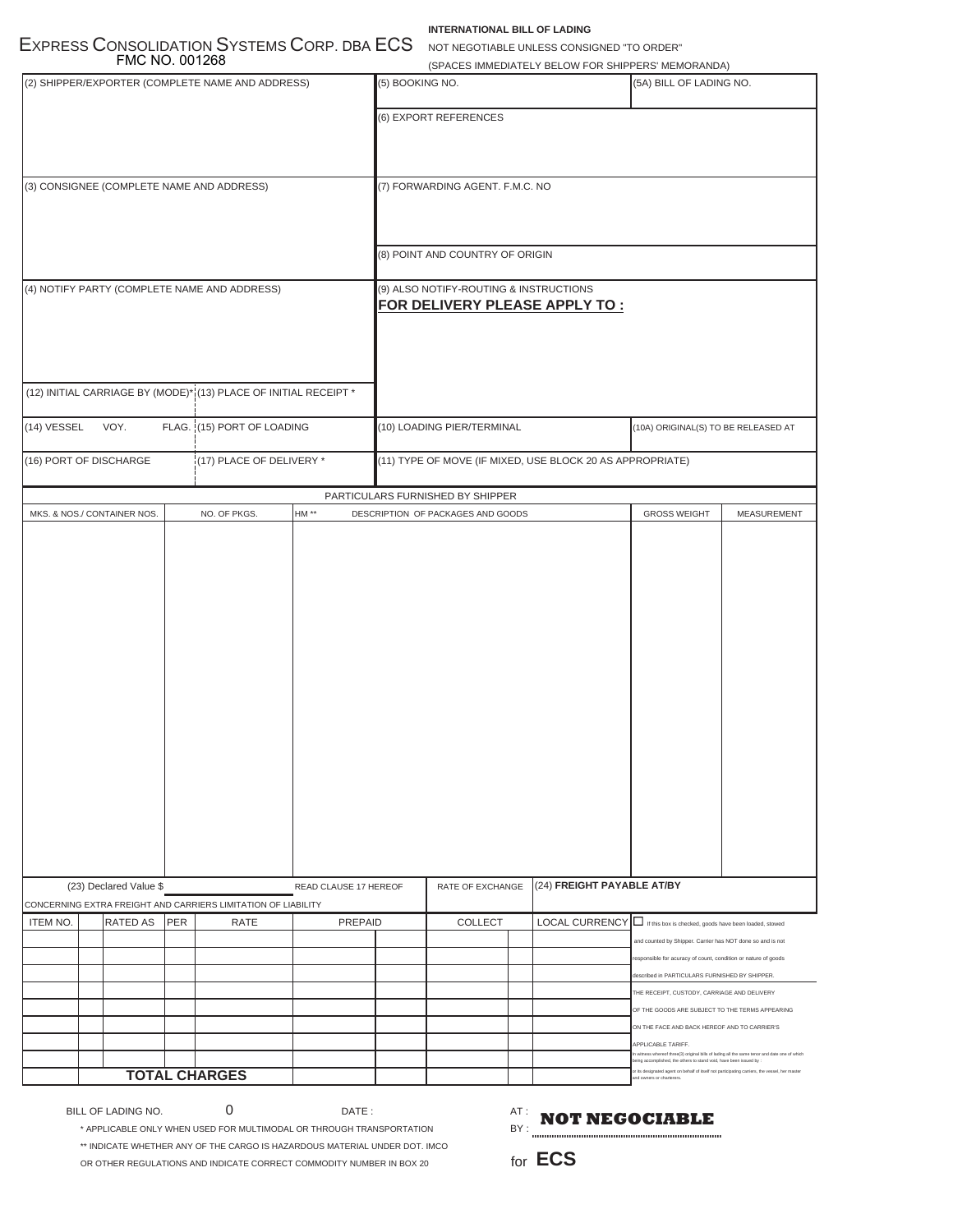EXPRESS CONSOLIDATION SYSTEMS, CORP. DBA ECS<br>NON-VESSEL-OPERATING COMMON CARRIER<br>97 LACKAWANNA AVE, SUITE 301, TOTOWA, NEW JERSEY 07512<br>U.S.A.<br>0TI #- 16321N

COMBINED TRANSPORT BILL OF LADING

Notwithstanding the heading "Combined Transport Bill of Lading," the<br>provisions set out and referred to in this document shall also apply if the<br>transport as described on the face of the Bill of Lading is performed by one<br>

#### (1) CLAUSE PARAMOUNT:

All carriage under this Bill of Lading to or from the United States shall have<br>effect subject to the provisions of the Carriage of Goods by Sea Act of the<br>United States, 46 U.S.C. sections 1300-1315 (neveralter, "COCSA").<br>

#### (2) DEFINITIONS:

2.1 "Ship" means the vessel named in this Bill of Lading, or any conveyance owned, chartered, or operated by Carrier or used by Carrier for the performance of this contract.

2.2 "Carrier" means Express Consolidation Systems, Corp. DBA ECS on whose behalf this Bill of Lading has been signed.

2.3 "Merchant" includes the Shipper, the Receiver, the Consignor, the<br>Consignee, the Holder of this Bill of Lading, the owner of the goods or<br>person entitled to the possession of the Goods, the servants or agents of<br>any of

2.4 "Package" is the largest individual unit of partially or completely<br>covered or contained cargo made up by or for the Shipper which is<br>delivered and entrusted to Carrier, including palletized units and each<br>container st

2.5 "Container" includes any container, trailer, transportable tank, lift van, flat, pallet, or any similar article of transport used to consolidate goods.

2.6 "Carrier's container or carrier's equipment" includes containers or equipment owned, leased or used by Carrier in the transportation of Merchant's goods.

2.7 "Goods" mean the cargo described on the face of this Bill of Lading and, if the cargo is packed into container(s) supplied or furnished by or on behalf of the Merchant, include the container(s) as well.

#### (3) SUBCONTRACTING:

Carrier shall be entitled to subcontract directly or indirectly on any terms the order of the product and duties understanding, storage, or carriage of the goods and all<br>subcessure and the subcontract of including sub-subc

#### (4) ROUTE OF TRANSPORT:

Carrier is entitled to perform the transport in any reasonable means, methods and routes. The Ship shall have the any reasonable means, methods and routes. The Ship shall have the mavigational instruments, make trial trips

#### (5) HINDRANCES AFFECTING PERFORMANCE:

5.1 Carrier shall use reasonable endeavors to complete transport and to deliver the goods at the place designated for delivery.

5.2 If at any time the performance of this contract as evidenced by this Bill<br>of Lading in the opinion of Carrier is or will be affected by any hindrance,<br>risk, delay, injury, difficulty or disadvantage of any kind, includ unsale, impracticable, unlawful, or against the interest of Carrier to<br>complete the performance of the contract, Carrier, whether or not the<br>transport is commenced, may without notice to Merchant elect to: (a) treat<br>the pe

In any event, Carrier shall be entitled to, and Merchant shall pay, full freight<br>for any goods received for transportation and additional compensation for<br>extra costs and expenses resulting from the circumstances referred

5.3 If, after storage, discharge, or any actions according to sub-part 5.2<br>above Carrier makes arrangements to store and/or forward the goods, it is<br>agreed that he shall do so only as agent for and at the sole risk and<br>exp

5.4 Carrier, in addition to all other liberties provided for in this Article, shall<br>have liberty to comply with orders, directions, regulations or suggestions as have liberly to comply with orders, directions, regulations or suggestions as<br>to navigation or the carriage or handling of the goods or the ship howsever<br>given, by any actual or purported government or public authority, or

#### (6) BASIC LIABILITY:

6.1 Carrier shall be liable for loss of or damage to the goods occurring<br>between the time when it takes goods into its custody and the time of<br>delivery but shall not be liable for any consequential or special damages<br>arisi

6.2 If it is established that the loss of or damage to the goods occurred<br>during sea carriage or during carriage by land in the United States, liability<br>shall be governed by the legal rules applicable as provided in Sectio during sea carriag<br>shall be governed<br>this Bill of Lading.

6.3 Notwithstanding Section 1 of this Bill of Lading, if the loss or damage<br>occurred outside of the United States not during sea carriage and it can be<br>proved where the loss or damage occurred, the liability of Carrier in

(a) cannot be departed from by private contract to the detriment of Merchant, and

(b) would have applied if Merchant had made a separate and direct<br>contract with Carrier in respect of the particular stage of transport where<br>the loss or damage occurred and received as evidence thereof any<br>particular docu

(c) where (a) or (b) above do not apply, any liability of Carrier shall be limited to the amount provided in accordance with Section 7.1 of this Bill of Lading.

6.4 If it cannot be determined when the loss of or damage to the goods occurred, liability shall be governed as provided in Section 6.2 above.

6.5 Carrier does not undertake that the goods shall be delivered at any particular time or for any particular market and shall not be liable for any direct or indirect losses caused by any delay. 6.6 Carrier shall not be liable for any loss or damage arising from:

(a) an act or omission of Merchant or person other than Carrier acting on behalf of Merchant from whom Carrier took the goods in charge,

(b) compliance with the instructions of any person authorized to give them,

(c) handling, loading, stowage or unloading of the goods by or on behalf of Merchant, (d) inherent vice of the goods,

(e) lack or insufficiency of or defective condition of packing in the case of goods, which by their nature are liable to wastage or damage when not packed or when not properly packed,

(f) insufficiency or inadequacy of marks or numbers on the goods, coverings or unit loads,

(g) fire, unless caused by actual fault or privity of Carrier

(h) any cause or event which Carrier could not avoid and the consequences of which he could not prevent by the exercise of due diligence.

6.7 When Carrier pays claims to Merchant, Carrier shall automatically be<br>subrogated to all rights of Merchant against all others, including Inland<br>Carriers, on account of the losses or damages for which such claims are<br>pai

6.8 The defenses and limits of liability provided for in this Bill of Lading<br>shall apply in any action or claim against Carrier relating to the goods, or<br>the receipt, transportation, storage or delivery thereof, whether th

#### (7) COMPENSATION FOR LOSS AND DAMAGE:

7.1 Unleas otherwise mandated by compulsority applicable law, Carrier's<br>includibly for compensation for loss of or damage to goods shall in no case<br>exceed the amount of USS500 per package or per customary freight unit,<br>un Shipper declares the value on the face hereof and pays additional charges<br>on such declared value as stated in Carner's tariff. The freight charged on<br>stated containers when no higher valuation is declared by the Shipper is

7.2 In any case where Carrier's liability for compensation may exceed the<br>amounts set forth in Section 7.1 above, compensation shall be calculated<br>by reference to the value of the goods, according to their current market<br>p

7.3 If the value of the goods is less than US\$500 per package or per customary freight unit, their value for compensation purposes shall be deemed to be the invoice value, plus freight and insurance, if paid.

7.4 Carrier shall not be liable to any extent for any loss of or damage to or<br>in connection with precious metals, stones, or chemicals, jewelry, currency,<br>negotiable instruments, securities, writings, documents, works of a

7.5 Carrier will not arrange for insurance on the goods except upon<br>express instructions from the Consignor and then only at Consignor's<br>expense and presentation of a declaration of value for insurance purposes<br>prior to sh

(8) DESCRIPTION OF GOODS AND INFORMATION FOR U.S. CUSTOMS:

Carrier is responsible for transmitting information to government agencies<br>correct bading of the Goods including, without limitation, precise commodity<br>descriptions, numbers and quantities of the lowest external packaging

#### (9) CARRIER'S CONTAINERS:

If goods are received by Carrier not already packed in containers, Carrie may pack them in any type container. Merchant shall be liable to Carrier for damage to Carrier's containers or equipment if such damage occurs while such equipment is in control of Merchant or his agents. Merchant<br>indemnifies Carrier for any damage or injury to persons or property caused<br>by Carrier's containers or equipment during handling by or when in<br>possession or c

#### (10) CONTAINER PACKED BY MERCHANT:

If Carrier receives the goods already packed into containers:

1. This Bill of Lading is prima facie evidence of the receipt of the<br>particular number of containers set forth, and that number only. Carrier<br>accepts no responsibility with respect to the order and condition of the<br>content

2. Merchant warrants that the stowage and seals of the containers are safe and proper and suitable for handling and carriage and indemnifies Carrier for any injury, loss or damage caused by breach of this warranty;

3. Delivery shall be deemed as full and complete performance when the containers are delivered by Carrier with the seals intact; and

4. Carrier has the right but not the obligation to open and inspect the containers at any time without notice to Merchant, and expenses resulting from such inspections shall be borne by Merchant; and

5. Merchant shall inspect containers before stuffing them and the use of the containers shall be prima facie evidence of their being sound and suitable for use.

(11) DANGEROUS GOODS:

11.1 Merchant may not tender goods of a dangerous nature without written application to Carrier and Carrier's acceptance of the same. In the<br>application, Merchant must identify the nature of the goods with reasonable<br>specificity as well as the names and addresses of the shippers and consignees.

11.2. Merchant shall distinctly and permanently mark the nature of the<br>goods on the outside of the package and container in a form and manner<br>as required by law and shall submit to Carrier or to the appropriate<br>authorities

11.3 If the goods subsequently, in the judgment of Carrier, become a<br>danger to Carrier, the Ship, or other cargo, Carrier may dispose of the<br>goods without compensation to Merchant and Merchant shall indemnify<br>Carrier for a

#### (12) DECK CARGO:

Carrier has the right to carry the goods in any container under deck on on<br>deck. Carrier is not required to note 'on deck stowage' on the face of this<br>Bill of Lading and goods so carried shall constitute under deck stowage

#### (13) HEAVY LIFT:

13.1 Single packages with a weight exceeding 2,240 pounds gross not<br>presented to Carrier in enclosed containers must be declared in writing by<br>Merchant before receipt of the packages by Carrier. The weight of such<br>packages

13.2 if Merchant falls to comply with the above provisions, Carrier shall not<br>be liable for any loss of or damage to the goods, persons or property, and<br>Merchant shall be liable for any loss of or damage to persons or prop

13.3 Merchant agrees to comply with all laws or regulations concerning<br>overweight containers and Merchant shall indemnify Carrier against any<br>loss or liability suffered or incurred by Carrier as a result of Merchant's<br>fail

#### (14) DELIVERY:

Carrier shall have the right to deliver the goods at any time at any place<br>designated by Carrier within the commercial or geographic limits of the port<br>designated by Care of delivery shown in this Bill of Lading. Carriers<br>

#### (15) NOTICE OF CLAIM:

Written notice of claims for loss of or damage to goods occurring or<br>pressumed to have occurred while in the custody of Carrier must be given to<br>Carrier at the port of discharge before or at the time of removal of the good

#### (16) FREIGHT AND CHARGES:

16.1 Freight may be calculated on the basis of the particulars of the goods.<br>The furnished by Merchant, who shall be deemed to have guaranteed to Carrier<br>the accuracy of the contents, weight, measure, or value as furnished

16.2 Freight shall be deemed earned on receipt of goods by Carrier, the<br>goods lost or not lost, whether the freight is required to be prepaid or<br>collected at destination. Payment shall be in full and in cash without any offset, counterclaim, or deduction, in the currency ramed in this Bill distillation, or another currency at Carrier's option. Interest at 1-1/2% per<br>Lading, or another currency at Carrier's option. Interest at 1-1/2% per<br>o \$100 fee.

16.3. Merchant shall be liable for all dues, duites, fines, taxes and charges, including consular fees, levied on the goods. Merchant shall be liable for return freight and charges on the goods if they are refused export o

16.4 The Shipper, consignee, holder hereof, and owner of the goods, and<br>their principals, shall be jointly and severally liable to Carrier for the<br>metric principals in the division of the state of the control of the form<br>c freight and charges remain unpaid.

16.5 The Shipper, consignee, holder hereof, and owner of the goods, and<br>their principals, shall jointly and severally indemnify Carrier for all claims,<br>fines, penalties, damages, costs and other amounts which may be incurr

#### (17) LIEN:

Carrier shall have a general lien on any and all property (and documents<br>relating thereto) of Merchant in its possession, custody or control or en<br>route, for all claims for charges, expenses or advances incurred by Carrier

#### (18) TIME BAR:

Carrier shall be discharged from all liability for loss of or damage to goods<br>unless suit is brought within one (1) year after delivery of the goods or the<br>date when the goods should have been delivered. Suit shall not be<br>

#### (19) JURISDICTION:

This contract is to be governed by the laws of the State of New Jersey with<br>the exception of its conflict of laws principles. All disputes arissing from the<br>shipment to which this bill of lading pertains may only be instit

#### (20) GENERAL AVERAGE:

20.1 General Average shall be adjusted at New York, or any other port at Carrier's option, according to the York-Antwerp Rules of 1994. The General Average statement shall be prepared by adjusters appointed by Carrier.

20.2 In the event of accident, damage, danger or disaster after<br>commencement of the voyage resulting from any cause whatsoever,<br>commencement of the voyage resulting from any cause whatsoever,<br>not responsible by statute, co

#### (21) BOTH-TO-BLAME COLLISION CLAUSE:

If the ship comes into collision with another vessel as a result of negligence of the part of Carrier or its<br>of the other vessel and any negligence or fault on the part of Carrier or its<br>essens or subcontractors, Merchant

#### (22) CARRIERS' TARIFFS:

The goods carried under this Bill of Lading are also subject to all the terms<br>and conditions of tariff(s) published pursuant to the regulations of the<br>United States Federal Maritime Commission or any other regulatory agenc

#### (23) PERISHABLE CARGO:

(24) SEVERABILITY:

Rev # 2-01-2005

(25) VARIATION OF THE CONTRACT:

23.1 Goods of a perishable nature shall be carried in ordinary containers<br>without special protection, services or other measures unless there is noted<br>without special protection, services or other measures unless carries i

23.2 Merchant undertakes not to tender for transportation any goods<br>require refrigeration without given written notice of their nature and th require refrigeration without given written notice of their nature and the<br>required temperature setting of the thermostatic controls before receipt of<br>the goods by Carrier. In case of refrigerated containers packed by or o

23.3. Merchant's attention is drawn to the fact that refrigerated containers<br>are not designed to freeze down cargo which has not been presented for<br>stuffing at or below its designated carrying temperature. Carrier shall no

23.4 If the above requirements are not complied with, Carrier shall not be liable for any loss of or damage to the goods whatsoever.

The terms of this Bill of Lading shall be severable, and, if any part or term<br>hereof shall be held invalid, such holding shall not affect the validity or<br>enforceability of any other part or term hereof.

No servant or agent of Carrier shall have power to waive or vary any of the terms hereof unless such variation is in writing and is specifically authorized or ratified in writing by Carrier.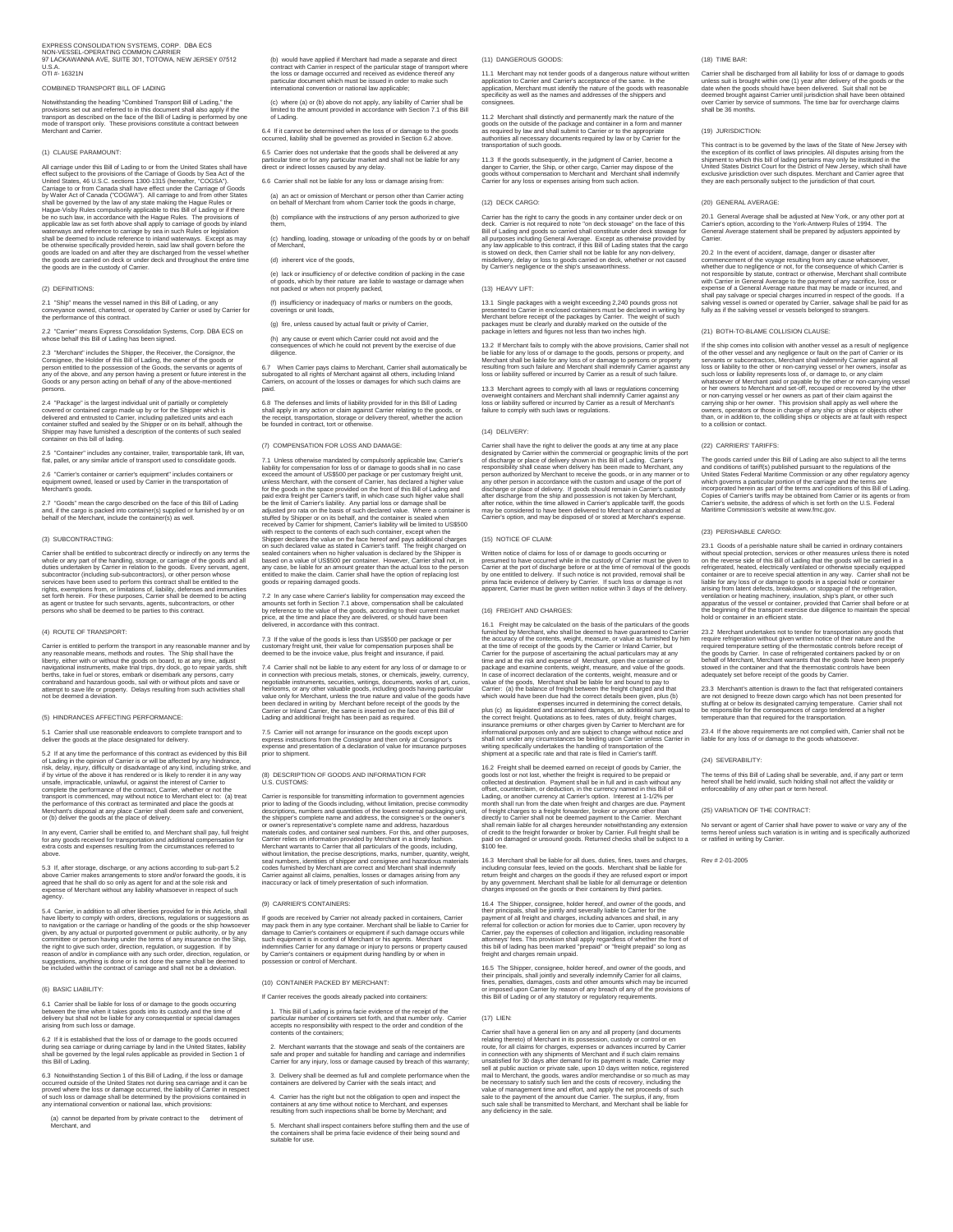**Amendment No.: O**

**001268-100: EXPRESS CONSOLIDATION SYSTEMS CORP. DBA ECS NRA RULES TARIFF NO. 100 - Between (US and World)**

<span id="page-19-0"></span>**Rule 9: Freight Forwarder Compensation**

### Effective: 15AUG2014 Thru: NONE Expires: NONE Publish: 15AUG2014

Carrier may pay compensation as negotiated in the individual NRA on the applicable ocean freight charges to base ports, on cargo loaded, including heavy lift and extra length revenue, but excluding all other charges, except as provided below, subject to the following conditions and exceptions.

A. Compensation to be paid only to Freight Forwarders who are licensed or otherwise authorized by the Federal Maritime Commission.

B. Compensation shall be paid only if the freight forwarder has performed, in addition to the solicitation and securing of the cargo for the ship or the booking of, or otherwise arranging for space for such cargo, two or more of the following services:

1) The coordination of the movement of the cargo to shipside

2) The preparation and processing of the ocean Bill of Lading

3) The preparation and processing of dock receipts or delivery orders

4) The preparation and processing of consular documents or export declarations

5) The payment of the ocean freight charges on the cargo

C. Compensation shall be paid upon presentation of a duly certified invoice and may not be deducted from ocean freight and other charges due in accordance with rates and conditions in this Tariff.

D. Bills for compensation will not be honored unless presented to carrier within sixty days of the date of clearance of vessel.

E. Compensation will not be paid on through Bill of Lading cargo originating at port of loading beyond the application of this tariff.

F. No compensation shall be paid to anyone at port or ports of destination.

G. Freight Forwarders who are also Licensed Custom House Brokers shall be paid compensation as specified below based on the aggregate of all NRAs and charges applicable under this tariff, subject to the above conditions and exceptions.

H. Freight Forwarder Compensation shall be as specified in individual NRAs, if any. [RETURN TO TABLE OF CONTENT](#page-2-0)

## *Tariff Rule Information*

**001268-100: EXPRESS CONSOLIDATION SYSTEMS CORP. DBA ECS NRA RULES TARIFF NO. 100 - Between (US and World) Amendment No.: O Surcharges, Assessorial and Arbitraries** 

### <span id="page-19-1"></span>Effective: 15AUG2014 Thru: NONE Expires: NONE Publish: 15AUG2014

All surcharges applicable to shipments are provided in individual Negotiated Rate Arrangements NRA's and shall be for the account of the cargo.<br>[RETURN TO TABLE OF CONTENT](#page-2-0)

## **Tariff Rule Information**

**Amendment No.: O Rule 11: Minimum Quantity Rates**

**001268-100: EXPRESS CONSOLIDATION SYSTEMS CORP. DBA ECS NRA RULES TARIFF NO. 100 - Between (US and World)**

## <span id="page-19-2"></span>Effective: 15AUG2014 Thru: NONE Expires: NONE Publish: 15AUG2014

Not applicable. [RETURN TO TABLE OF CONTENT](#page-2-0)

## Tariff Rule Information

**001268-100: EXPRESS CONSOLIDATION SYSTEMS CORP. DBA ECS NRA RULES TARIFF NO. 100 - Between (US and World) Amendment No.: O Ad Valorem Rates** 

## <span id="page-19-3"></span>Effective: 15AUG2014 Thru: NONE Expires: NONE Publish: 15AUG2014

A. The liability of the Carrier as to the value of shipments at the NRAs herein provided shall be determined in accordance with the clauses of the Carrier's regular Bill of Lading form attached in rule 8.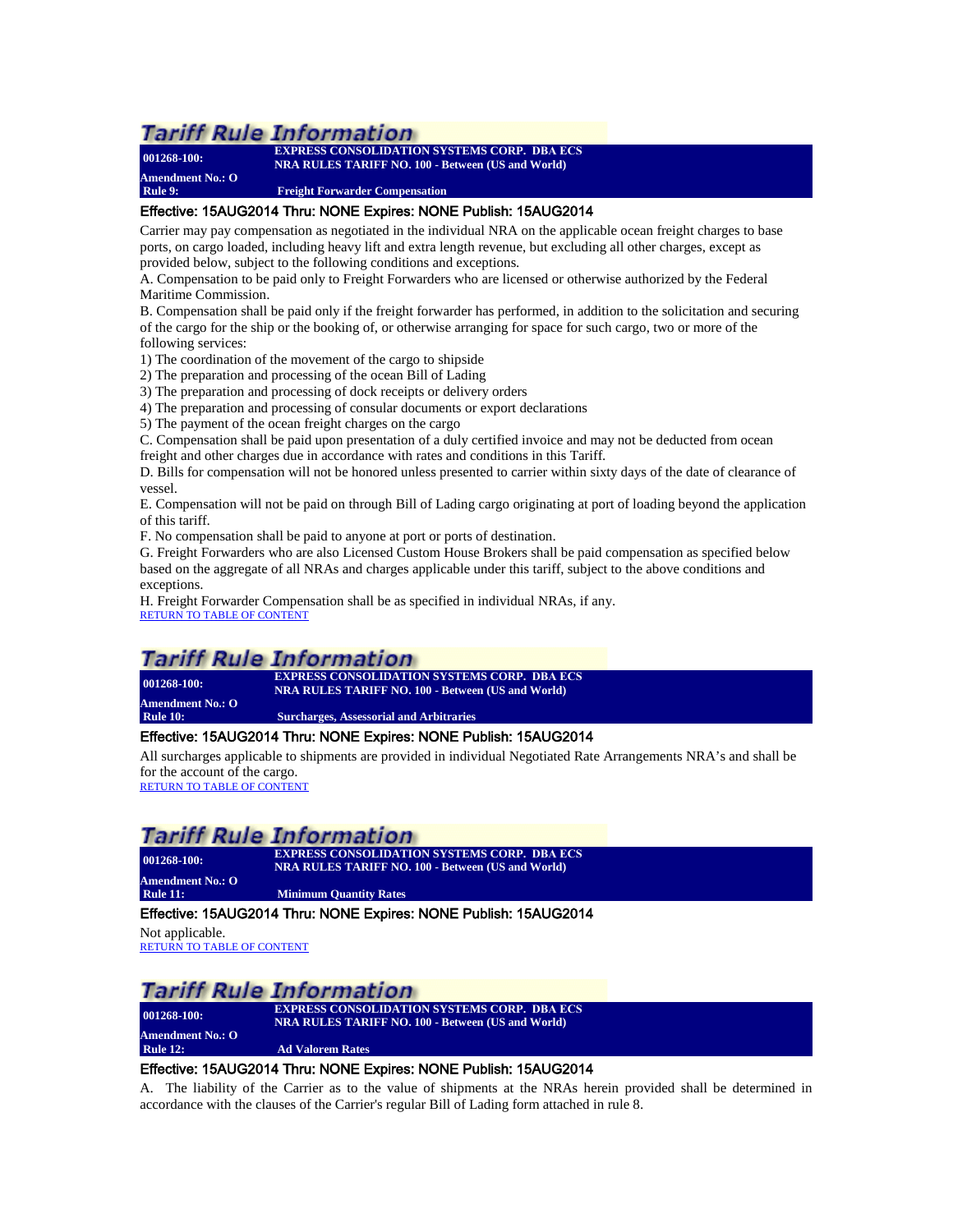B. If the Shipper desires to be covered for a valuation in excess of that allowed by the Carrier's regular Bill of Lading form, the Shipper must so stipulate in Carrier's Bill of Lading covering such shipments and such additional liability only will be assumed by the Carrier at the request of the Shipper and upon payment of an additional charge based on the total declared valuation in addition to the stipulated NRAs applying to the commodities shipped as specified herein. C. Where value is declared on any piece or package in excess of the Bill of Lading limit of value of \$500.00 the Ad Valorem rate, specifically provided against the item, shall be five (5%) percent of the value declared in excess of the said Bill of Lading limit of value and is in addition to the base NRA. [RETURN TO TABLE OF CONTENT](#page-2-0)

## Tariff Rule Information

**001268-100: EXPRESS CONSOLIDATION SYSTEMS CORP. DBA ECS NRA RULES TARIFF NO. 100 - Between (US and World) Amendment No.: O Rule 13: Transshipment**

## <span id="page-20-0"></span>Effective: 15AUG2014 Thru: NONE Expires: NONE Publish: 15AUG2014

Not Applicable.

[RETURN TO TABLE OF CONTENT](#page-2-0)

## *Tariff Rule Information*

**001268-100: EXPRESS CONSOLIDATION SYSTEMS CORP. DBA ECS NRA RULES TARIFF NO. 100 - Between (US and World) Amendment No.: O Co-Loading in Foreign Commerce** 

## <span id="page-20-1"></span>Effective: 15AUG2014 Thru: NONE Expires: NONE Publish: 15AUG2014

(1) The Carrier from time to time tenders cargo for co-loading.

(2) Carrier enters into carrier-to-carrier relationships for co-loading of cargo with the following NVOCCs from time to time:

(3) If Carrier enters into a co-loading arrangement which results in a shipper-to-carrier relationship as a tendering NVOCC Carrier shall be responsible to pay any charges for the transportation of the cargo.

(4) A shipper-to-carrier relationship shall be presumed to exist where Carrier issues a bill of lading to the tendering NVOCC for carriage of the co-loaded cargo unless Carrier and the tendering NVOCC enter a Carrier-to-Carrier Agreement in which case the presumption of a formation of a Carrier to Shipper relationship is rebutted. Carrier's NRA procedures shall be applicable to all co-loading NVOCCs tendering cargo to Carrier as a shipper.

(5) Carrier as part of the NRA process shall annotate in a clear and legible manner on each bill of lading where the identity of any other NVOCC may be located in its Rules Tariff to which the shipment has been tendered for coloading.

(6) Co-loading rates. If cargo is accepted by Carrier from another NVOCC which tenders that cargo in the capacity of a shipper, NRA procedures shall apply.

[.RETURN TO TABLE OF CONTENT](#page-2-0)

## **Tariff Rule Information**

| $001268 - 100$ : | <b>EXPRESS CONSOLIDATION SYSTEMS CORP. DBA ECS</b><br><b>NRA RULES TARIFF NO. 100 - Between (US and World).</b> |
|------------------|-----------------------------------------------------------------------------------------------------------------|
| Amendment No.: O |                                                                                                                 |
| <b>Rule 15:</b>  | <b>Open Rates in Foreign Commerce</b>                                                                           |

## <span id="page-20-2"></span>Effective: 15AUG2014 Thru: NONE Expires: NONE Publish: 15AUG2014

Not Applicable. [RETURN TO TABLE OF CONTENT](#page-2-0)

## *Tariff Rule Information*

**001268-100: EXPRESS CONSOLIDATION SYSTEMS CORP. DBA ECS NRA RULES TARIFF NO. 100 - Between (US and World) Amendment No.: O Hazardous Cargo** 

## <span id="page-20-3"></span>Effective: 15AUG2014 Thru: NONE Expires: NONE Publish: 15AUG2014

A) All commodities which the office of the Federal Register in their publication entitled "Code of Federal Regulations (46 CFR 146.01-1) - Transportation or Storage of Explosives or other Dangerous Articles or Substances, and Combustible Liquids on board Vessels" prescribed to be carried on cargo vessels on deck only, either in the open or under cover, shall be charged the Dangerous or Hazardous Cargo, NRA; except where a specific NRA is provided for in this tariff.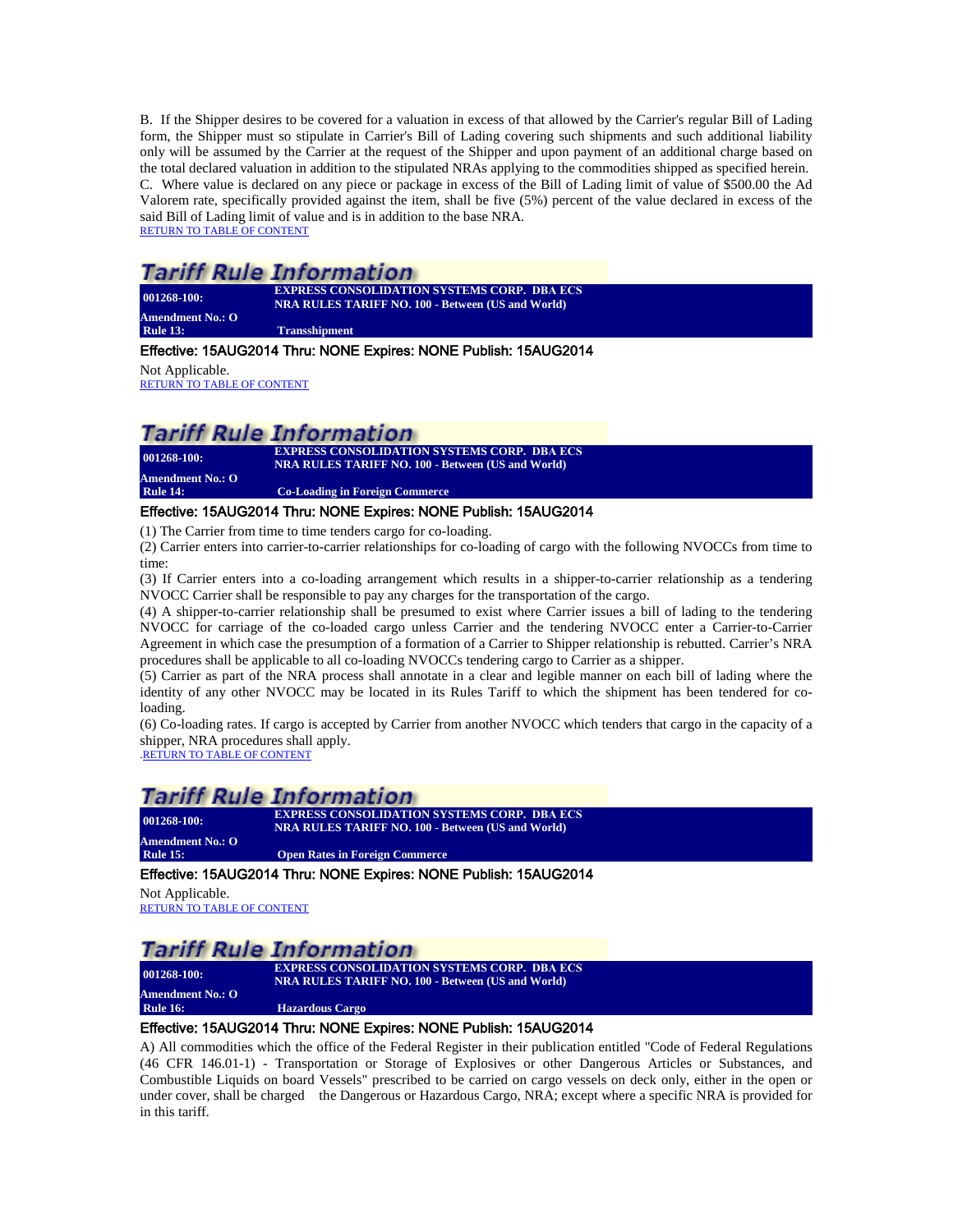B) Shipments of inflammable and hazardous cargo referred to in this rule are subject to special booking and shall be delivered at destination in accordance with regulations promulgated by Port Authorities and at the risk and expense of the consignee and/or owners of the goods.

C) The transportation of explosives, will be governed by the United States Code of Federal Regulations, i.e. CFR Titles 49, Shipping Parts 100-199 as revised or superseding regulations, and to the extent applicable, the International Maritime Dangerous Goods Code (IMCO) published by the Inter-Governmental Maritime Consultative Organization 101-103 Piccadilly, London, WIV, OAE, England as listed below:

1 - Explosives

- 2 Gasses; Compressed, liquefied or dissolved under pressure; Inflammable Liquids; Inflammable Solids
- 5 Oxidizing Substances and organic peroxide
- 4 Poison and infectious substance
- 5 Radioactive substance
- 6 Corrosives

7 - Agent Thomas A. Phemister, Water Carrier Tariff No. 32 ICC No. 32, FMC 27 (Dangerous Articles Tariff)

8 - Agent Thomas A. Phemister's Bureau of Explosives Tariff No. B.O.E. - 600, ICC No. B.O.E. - 600, FMC F No. 2B [RETURN TO TABLE OF CONTENT](#page-2-0)

## Tariff Rule Information

**001268-100: EXPRESS CONSOLIDATION SYSTEMS CORP. DBA ECS**<br>**PDA PULLES TARIFF NO. 100** Patrician (US and World) **NRA RULES TARIFF NO. 100 - Between (US and World) Amendment No.: O Free Time and Demurrage** 

#### <span id="page-21-0"></span>Effective: 15AUG2014 Thru: NONE Expires: NONE Publish: 15AUG2014

Any charges for storage, detention or demurrage of freight or containers, as a result of being in excess of the free time prescribed in their tariffs or agreements, assessed by vessel operators on whose vessel cargo is/was transported or terminal operator at origin point or port or destination point or port due to some default or oversight of shipper or consignee or holder of bill of lading will be for the account of the cargo without in any way affecting the liability of the carrier for the condition of cargo.

[RETURN TO TABLE OF CONTENT](#page-2-0)

## Tariff Rule Information

**Amendment No.: O**

**001268-100: EXPRESS CONSOLIDATION SYSTEMS CORP. DBA ECS NRA RULES TARIFF NO. 100 - Between (US and World)**

**Returned Cargo in Foreign Commerce** 

#### <span id="page-21-1"></span>Effective: 15AUG2014 Thru: NONE Expires: NONE Publish: 15AUG2014

Not Applicable. [RETURN TO TABLE OF CONTENT](#page-2-0)

## **Tariff Rule Information**

**Amendment No.: O**

**001268-100: EXPRESS CONSOLIDATION SYSTEMS CORP.** DBA ECS **NRA RULES TARIFF NO. 100 - Between (US and World)**

<span id="page-21-2"></span>**Shippers Requests in Foreign Commerce** 

**Overcharge Claims** 

### Effective: 15AUG2014 Thru: NONE Expires: NONE Publish: 15AUG2014

Shipper or Consignee requests or complaints (including request for adjustment in NRAs, tariff interpretation), must be made in writing and addressed to the carrier as shown on the Title Page and/or Tariff Record. [RETURN TO TABLE OF CONTENT](#page-2-0)

## Tariff Rule Information

**001268-100: EXPRESS CONSOLIDATION SYSTEMS CORP. DBA ECS NRA RULES TARIFF NO. 100 - Between (US and World)**

<span id="page-21-3"></span>**Amendment No.: O**

### Effective: 15AUG2014 Thru: NONE Expires: NONE Publish: 15AUG2014

A. Bill of Lading Commodity Description

Description of commodities on all Bills of Lading (which shall be verified by a comparison with the description of the corresponding customs declaration) shall determine the NRA to be applied. The Bill of Lading description shall be subject to correction in the event of mis-declaration of commodity.

B. Overcharges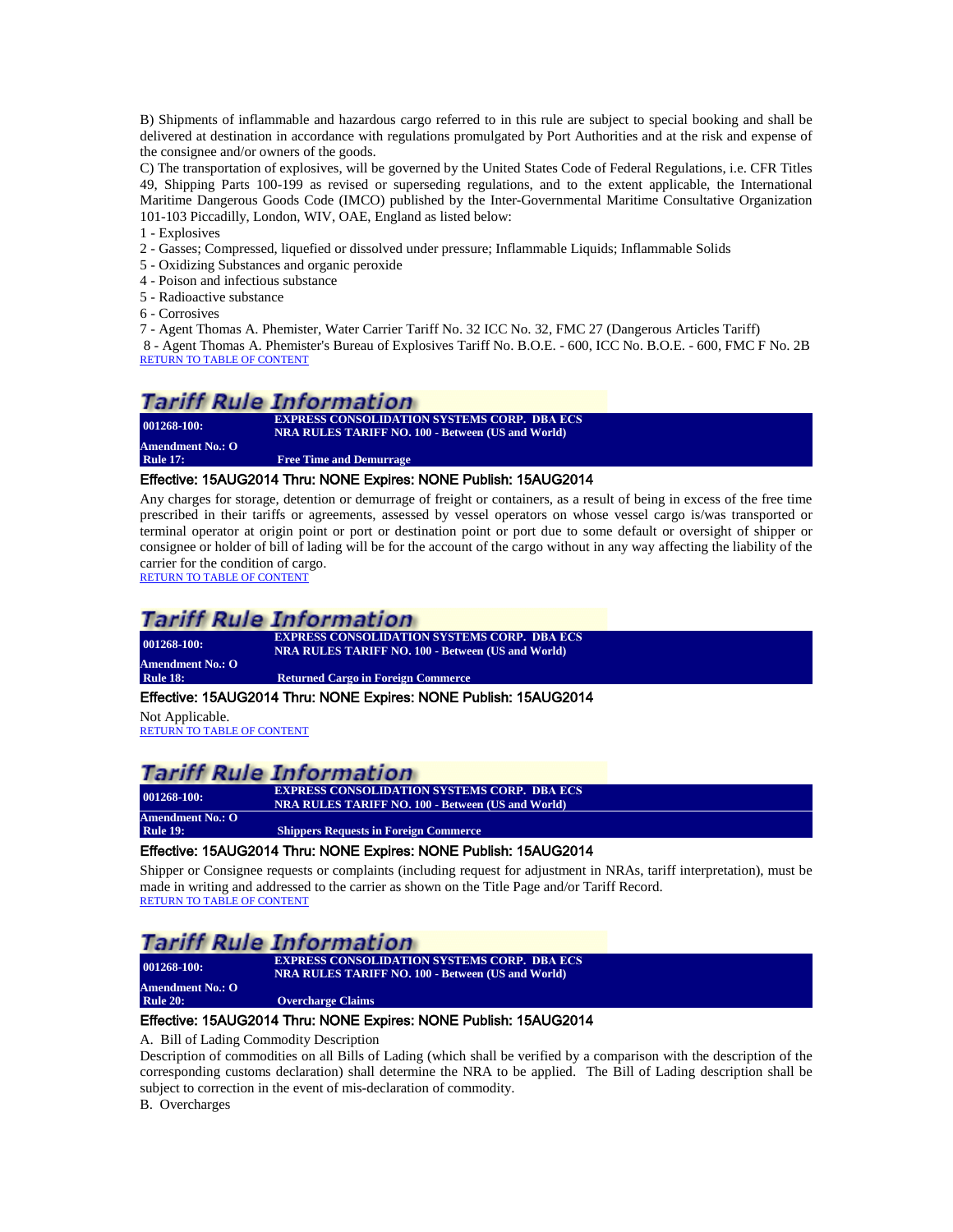For purpose of uniformity in handling claims for excess measurements, refunds will only be made as follows:

- 1. Where an error has been made by the dock in calculation of measurements.
- 2. Against re-measurement at port of loading prior to vessel's departure.
- 3. Against re-measurement by vessel's agent at destination.
- 4. By joint re-measurement of vessel's agent and consignee.
- 5. By re-measurement of a marine surveyor when requested by vessel's agent.
- 6. Re-measurement fees and cable expenses in all cases to be paid by party at fault.

In cases of claims by shipper or consignee of overcharge in weight certified invoice or weight certificate to be considered evidence of proper weight. Written claims for adjustment will be acknowledged by the carrier within twenty (20) days of receipt by written notice to the claimant of the tariff provisions actually applied and the claimant's rights under the Shipping Act of 1984. Claims seeking a refund of freight overcharges may be filed in the form of a complaint with the Federal Maritime Commission, 800 North Capital St., Washington, DC 20573, within three years of the date of cause of action occurs.

[RETURN TO TABLE OF CONTENT](#page-2-0)

## **Tariff Rule Information**

**001268-100: EXPRESS CONSOLIDATION SYSTEMS CORP. DBA ECS NRA RULES TARIFF NO. 100 - Between (US and World) Amendment No.: O Use of Carrier Equipment** 

### <span id="page-22-0"></span>Effective: 15AUG2014 Thru: NONE Expires: NONE Publish: 15AUG2014

Carrier does not own or lease equipment. When equipment is provided to shippers and/or consignees by Vessel Operating Common Carriers (VOCCs), the VOCC, either directly or via the carrier, provisions as published by the VOCC in its FMC tariff shall be for the account of the cargo. [RETURN TO TABLE OF CONTENT](#page-2-0)

# Tariff Rule Information

**001268-100: EXPRESS CONSOLIDATION SYSTEMS CORP. DBA ECS NRA RULES TARIFF NO. 100 - Between (US and World) Amendment No.: O**

**Automobile Rates in Domestic Offshore Commerce** 

#### <span id="page-22-1"></span>Effective: 15AUG2014 Thru: NONE Expires: NONE Publish: 15AUG2014

Not Applicable. [RETURN TO TABLE OF CONTENT](#page-2-0)

## Tariff Rule Information

**001268-100: EXPRESS CONSOLIDATION SYSTEMS CORP. DBA ECS Amendment No.: O**

<span id="page-22-2"></span>**Rule 23: Carrier Terminal Rules and Charges**

**NRA RULES TARIFF NO. 100 - Between (US and World)**

### Effective: 15AUG2014 Thru: NONE Expires: NONE Publish: 15AUG2014

Carrier does not operate terminals at origin or destination. Except as otherwise provided in the NRA all shipments that are subject to origin, destination, terminal, local or foreign charges shall be for the account of the cargo. [RETURN TO TABLE OF CONTENT](#page-2-0)

## **Tariff Rule Information**

| $001268 - 100:$    | <b>EXPRESS CONSOLIDATION SYSTEMS CORP. DBA ECS</b><br><b>NRA RULES TARIFF NO. 100 - Between (US and World)</b> |
|--------------------|----------------------------------------------------------------------------------------------------------------|
| Amendment No.: O   |                                                                                                                |
| <b>Rule 23-01:</b> | <b>Destination Terminal Handling Charges (DTHC)</b>                                                            |

#### <span id="page-22-3"></span>Effective: 15AUG2014 Thru: NONE Expires: NONE Publish: 15AUG2014

In destination countries where DTHC's are required to be prepaid, Carrier shall require the same prior to shipment. [RETURN TO TABLE OF CONTENT](#page-2-0)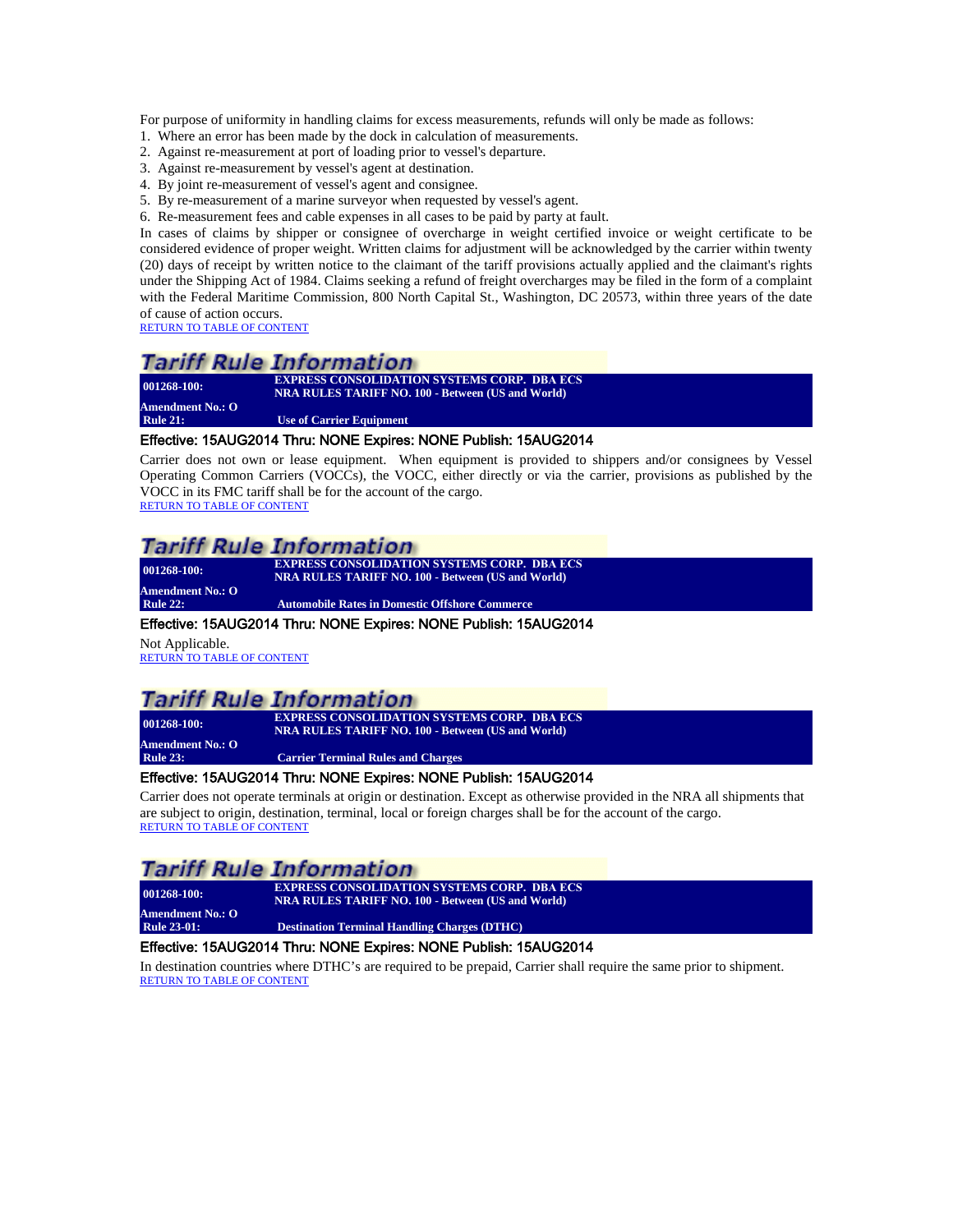**Amendment No.: O**

**001268-100: EXPRESS CONSOLIDATION SYSTEMS CORP. DBA ECS NRA RULES TARIFF NO. 100 - Between (US and World)**

<span id="page-23-0"></span>**Rule 24: NVOCCs in Foreign Commerce: Bonds and Agents**

### Effective: 15AUG2014 Thru: NONE Expires: NONE Publish: 15AUG2014

#### A. Bonding of NVOCC

1. Carrier has furnished the Federal Maritime Commission a bond in the amount required by 46 CFR §§ 515, 521 to ensure the financial responsibility of Carrier for the payment of any judgment for damages or settlement arising from its transportation related activities or order for reparations issued pursuant to Section 11 of the Shipping Act, 1984 or penalty assessed pursuant to Section 13 of the Act.

#### 2. **Bond No. 90511**

3. Issued By: Navigators Insurance Company

One Penn Plaza

New York, NY 10119

B. Agent for Service of Process

1. Carrier's legal agent for the service of judicial and administrative process, including subpoenas is Gwen Beharry, 184-17, 89<sup>th</sup> Avenue, Hollis, NY 11423; Carrier is a foreign registered ocean transportation intermediary, (See Title Page and/or Tariff Record).

2. In any instance in which the Carrier cannot be served because of death, disability or unavailability, the Secretary of the Federal Maritime Commission will be deemed to be the Carrier's legal agent for service of process.

3. Service of administrative process, other hand subpoenas, may be effected upon the Carrier by mailing a copy of the documents to be served by certified or registered mail, return receipt requested.

[RETURN TO TABLE OF CONTENT](#page-2-0)

## **Tariff Rule Information**

**001268-100: EXPRESS CONSOLIDATION SYSTEMS CORP. DBA ECS Amendment No.: O**

**NRA RULES TARIFF NO. 100 - Between (US and World) Rule 25: Certification of Shipper Status in Foreign Commerce**

### <span id="page-23-1"></span>Effective: 15AUG2014 Thru: NONE Expires: NONE Publish: 15AUG2014

If the shipper or a member of a shipper's association tendering cargo to the Carrier is identified as an NVOCC, the carrier shall obtain documentation that the NVOCC has an active tariff published and a bond on file with the US Federal Maritime Commission as required by Sections 8 and 19 of the Shipping Acts of 1984 and 1998 before the Carrier accepts or transports cargo for the account of the NVOCC.

A copy of the tariff rule published by the NVOCC and in effect under 46 CFR §§ 520 and 532 will be accepted by the Carrier as documenting the NVOCC's compliance with the FMC tariff and bonding requirements of the Acts. [RETURN TO TABLE OF CONTENT](#page-2-0)

## Tariff Rule Information

**001268-100: EXPRESS CONSOLIDATION SYSTEMS CORP. DBA ECS NRA RULES TARIFF NO. 100 - Between (US and World)**

<span id="page-23-2"></span>**Amendment No.: O Reserved For Future Use** 

## Effective: 15AUG2014 Thru: NONE Expires: NONE Publish: 15AUG2014

Reserved for future use [RETURN TO TABLE OF CONTENT](#page-2-0)

## **Tariff Rule Information**

**Amendment No.: O**

**001268-100: EXPRESS CONSOLIDATION SYSTEMS CORP. DBA ECS NRA RULES TARIFF NO. 100 - Between (US and World)**

**Loyalty Contracts in Foreign Commerce** 

#### <span id="page-23-3"></span>Effective: 15AUG2014 Thru: NONE Expires: NONE Publish: 15AUG2014

Not Applicable. [RETURN TO TABLE OF CONTENT](#page-2-0)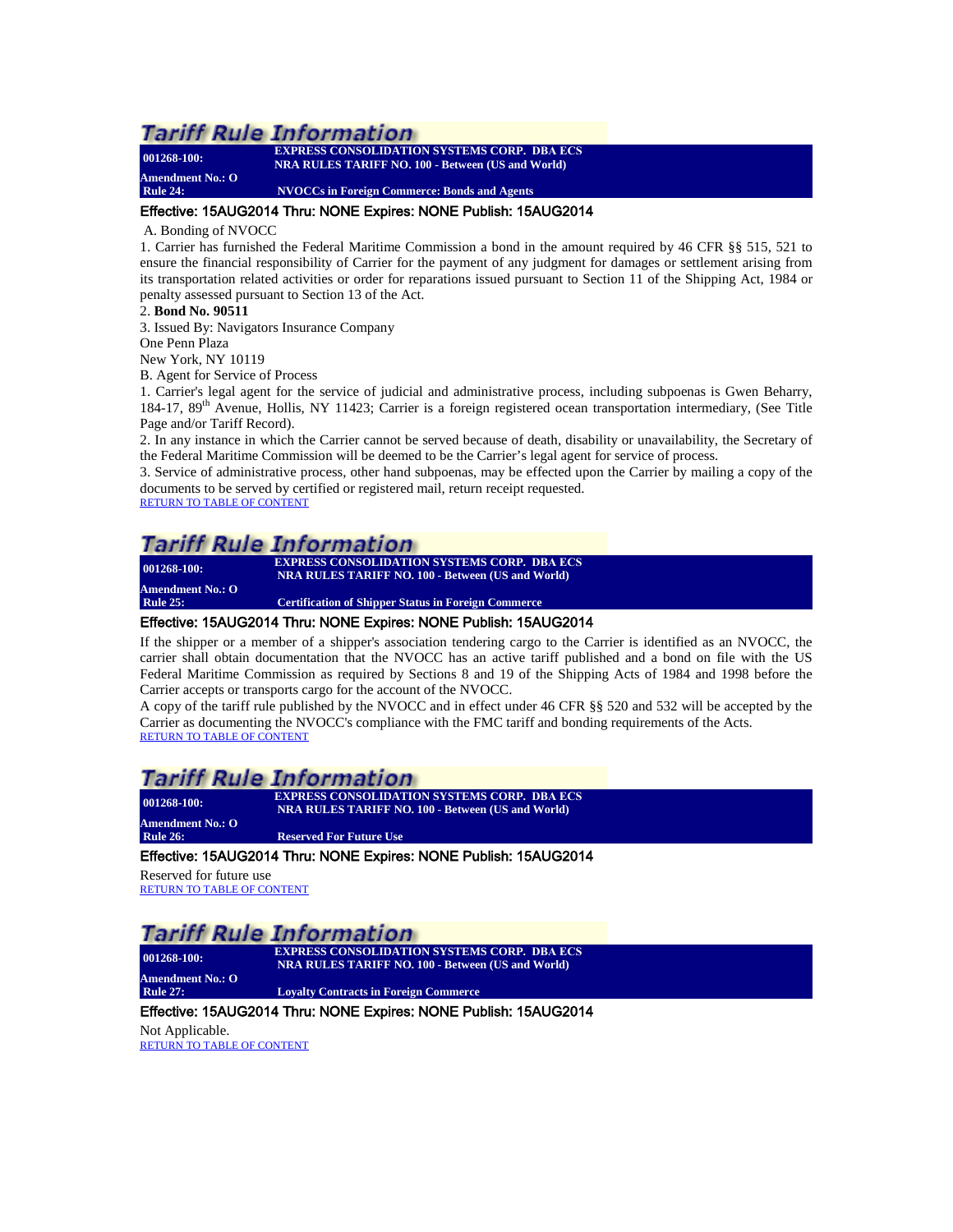**Amendment No.: O**

**001268-100: EXPRESS CONSOLIDATION SYSTEMS CORP. DBA ECS NRA RULES TARIFF NO. 100 - Between (US and World)**

<span id="page-24-0"></span>**Rule 28: Definitions**

#### Effective: 15AUG2014 Thru: NONE Expires: NONE Publish: 15AUG2014

**CARRIER** - means publishing carrier and/or inland U.S. Carriers.

**CONSIGNOR, CONSIGNEE OR SHIPPER** - include the authorized representatives or agents of such "consignor," "consignee," or "shipper."

**CONTAINER FREIGHT STATION (CFS)** - (Service Code S) -

a) At Origin - The location designated by the carrier where the carrier will receive cargo to be packed into containers by the carrier, or his agent.

b) At Destination - The location designated by the carrier for the delivery of containerized cargo to be unpacked from said containers.

**CONTAINER LOAD - (CL)** - Means all cargo tendered to carrier in shipper-loaded containers.

**CONTAINER YARD** - The term "Container Yard" (CY) (Service Code Y), means the location where carrier receives or delivers cargo in containers.

**CONTROLLED TEMPERATURE** - means the maintenance of a specific temperature or range of temperatures in carrier's trailers.

**DRY CARGO** - means cargo other than that requiring temperature control.

**IN PACKAGES** - shall include any shipping form other than "in bulk," "loose," "in glass or earthenware, not further packed in other containers" or "skids"

**KNOCKED DOWN (KD)** - means that an article must be taken apart, folded or telescoped in such a manner as to reduce its bulk at least 33 1/3 percent from its normal shipping cubage when set up or assembled.

**KNOCKED DOWN FLAT (KDF)** - means that an article must be taken apart, folded or telescoped in such a manner as to reduce its bulk at least 66 2/3 percent from its normal shipping cubage when set up or assembled.

**LESS THAN CONTAINER LOAD (LTL)** - means all cargo tendered to carrier not in shipper-loaded/stuffed containers.

**LOADING OR UNLOADING** - means the physical placing of cargo into or the physical removal of, cargo from containers.

**MIXED SHIPMENT** - means a shipment consisting of articles described in and rated under two or more NRAs.

**MOTOR CARRIER** - means U.S. Motor Carrier or Motor Carriers.

**NVOCC SERVICE ARRANGEMENT (NSA)** means a written contract, other than a bill of lading or receipt, between one or more NSA shippers and an individual NVOCC or two or more affiliated NVOCCs, in which the NSA shipper makes a commitment to provide a certain minimum quantity or portion of its cargo or freight revenue over a fixed time period, and the NVOCC commits to a certain rate or rate schedule and a defined service level. The NSA may also specify provisions in the event of nonperformance on the part of any party.

**NSA SHIPPER -** means a cargo owner, the person for whose account the ocean transportation is provided, the person to whom delivery is to be made, a shippers' association, or an ocean transportation intermediary, as defined in section  $3(17)(B)$  of the Act (46 U.S.C. 40102(16)), that accepts responsibility for payment of all applicable charges under the NSA.

**NEGOTIATED RATE ARRANGEMENT (NRA)** - means the written and binding arrangement between an NRA shipper and eligible NVOCC to provide specific transportation service for a stated cargo quantity, from origin to destination on and after receipt of the cargo by the Carrier or its agent (originating carrier in the case of through Transportation).

**NESTED** - means that three or more different sizes of the article or commodity must be enclosed each smaller piece within the next larger piece or three or more of the articles must be placed one within the other so that each upper article will not project above the lower article more than one third of its height.

**NESTED SOLID** - means that three or more of the articles must be placed one within or upon the other so that the outer side surfaces of the one above will be in contact with the inner side surfaces of the one below and each upper article will not project above the next lower article more than one-half inch.

**ONE COMMODITY** - means any or all of the articles described in any one-NRA.

**PACKING** - covers the actual placing of cargo into the container as well as the proper stowage and securing thereof within the container.

**PUBLISHING CARRIER** - means Express Consolidation Systems Corp. DBA ECS, a Non-Vessel Operating Common Carrier (NVOCC) licensed by the U.S. Federal Maritime Commission under FMC License and Organization No. 001268N.

**RAIL CARRIER** - means U.S. rail carrier or rail carriers.

**SHIPMENT** - means a quantity of goods, tendered by one consignor on one bill of lading at one origin at one time in one or more containers for one consignee at one destination.

**STUFFING – UN-STUFFING** - means the physical placing of cargo into or the physical removal of cargo from carrier's containers.

**UNPACKING** - covers the removal of the cargo from the container as well as the removal of all securing material not [constituting a part of the containe](#page-2-0)r.

RETURN TO TABLE OF CONTENT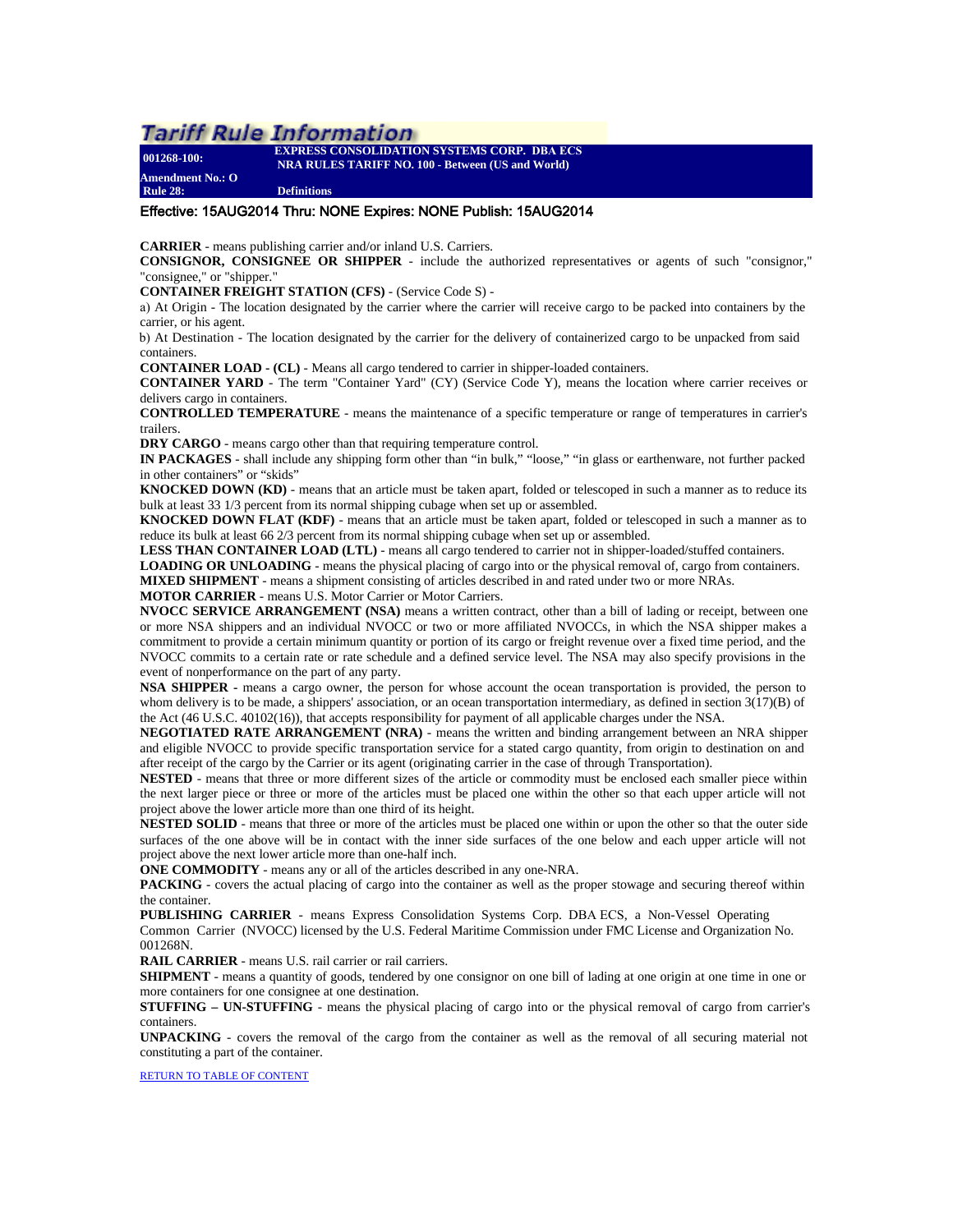# $\frac{1}{2}$  Tariff Rule Information

<span id="page-25-0"></span>

| 001268-100:                         | <b>EXPRESS CONSOLIDATION SYSTEMS CORP. DBA ECS</b><br><b>NRA RULES TARIFF NO. 100 - Between (US and World)</b> |            |                                     |  |  |
|-------------------------------------|----------------------------------------------------------------------------------------------------------------|------------|-------------------------------------|--|--|
| <b>Amendment No.: O</b>             |                                                                                                                |            |                                     |  |  |
| <b>Rule 29:</b>                     | ABBREVIATIONS, CODES AND SYMBOLS                                                                               |            |                                     |  |  |
|                                     | Effective: 15AUG2014 Thru: NONE Expires: NONE Publish: 15AUG2014                                               |            |                                     |  |  |
| <b>EXPLANATION OF ABBREVIATIONS</b> |                                                                                                                |            |                                     |  |  |
| Ad Val                              | Ad Valorem                                                                                                     | <b>KDF</b> | Knocked Down Flat                   |  |  |
| AI                                  | All Inclusive                                                                                                  | Kilos      | Kilograms                           |  |  |
| BF                                  | Board Foot or Board Feet                                                                                       | K/T        | Kilo Ton                            |  |  |
| B/L                                 | <b>Bill of Lading</b>                                                                                          | LCL or LTL | Less than Container Load            |  |  |
| BAF                                 | <b>Bunker Adjustment Factor</b>                                                                                | LS         | Lumpsum                             |  |  |
| <b>BM</b>                           | <b>Board Measurement</b>                                                                                       | L/T        | Long Ton $(2240$ Lbs)               |  |  |
| C                                   | Change in tariff Item                                                                                          | М          | Measure                             |  |  |
| CAF                                 | Currency Adjustment Factor                                                                                     | Max        | Maximum                             |  |  |
| CBM, CM or M3                       | Cubic Meter                                                                                                    | MBF or MBM | 1,000 Feet Board Measure            |  |  |
| CC                                  | Cubic Centimeter                                                                                               | Min        | Minimum                             |  |  |
| <b>CFS</b>                          | <b>Container Freight Station</b>                                                                               | MМ         | Millimeter                          |  |  |
| <b>CFT</b>                          | Cubic Foot or Cubic Feet                                                                                       | MQC        | Minimum Quantity Commitment         |  |  |
| <b>CLD</b>                          | Chilled                                                                                                        | N/A        | Not Applicable                      |  |  |
| CM                                  | Centimeter                                                                                                     | <b>NRA</b> | <b>Negotiated Rate Arrangements</b> |  |  |
| CU                                  | Cubic                                                                                                          | <b>NSA</b> | NVOCC Service rrangements           |  |  |
| <b>CWT</b>                          | Cubic Weight                                                                                                   | NHZ        | Non-Hazardous                       |  |  |
| <b>CY</b>                           | Container Yard                                                                                                 | <b>NOS</b> | Not otherwise specified             |  |  |
| D                                   | Door                                                                                                           | <b>OT</b>  | Open Top                            |  |  |
| <b>DDC</b>                          | <b>Destination Delivery Charge</b>                                                                             | P          | Pier                                |  |  |
| E                                   | Expiration                                                                                                     | Pkg        | Package or Packages                 |  |  |
| EТ                                  | <b>Essential Terms</b>                                                                                         | <b>PRC</b> | People's Republic of China          |  |  |
| Etc                                 | Et Cetera                                                                                                      | PRVI       | Puerto Rico and U.S. Virgin Islands |  |  |
| FAK                                 | Freight All Kinds                                                                                              | R          | Reduction                           |  |  |
| FAS                                 | Free Alongside Ship                                                                                            | <b>RE</b>  | Reefer / Refrigerated               |  |  |
| FB.                                 | Flat Bed                                                                                                       | R/T        | Revenue Ton                         |  |  |
| FCL                                 | <b>Full Container Load</b>                                                                                     | RY         | Rail Yard                           |  |  |
| FEU                                 | Forty Foot Equivalent Unit                                                                                     | SL&C       | Shipper's Load and Count            |  |  |
| FI                                  | Free In                                                                                                        | Sq. Ft     | Square Foot or Square Feet          |  |  |
| <b>FIO</b>                          | Free In and Out                                                                                                | S/T        | Short Ton (2000 lbs.)               |  |  |
| <b>FIOS</b>                         | Free In, Out and Stowed                                                                                        | SU or S/U  | Set Up                              |  |  |
| FO.                                 | Free Out                                                                                                       | TEU        | Twenty Foot Equivalent Unit         |  |  |
| <b>FOB</b>                          | Free On Board                                                                                                  | <b>THC</b> | <b>Terminal Handling Charge</b>     |  |  |
| <b>FMC</b>                          | <b>Federal Maritime Commission</b>                                                                             | TRC        | <b>Terminal Receiving Charge</b>    |  |  |
| FR                                  | <b>Flat Rack</b>                                                                                               | <b>USA</b> | United States of America            |  |  |
| Ft                                  | Feet or Foot                                                                                                   | <b>USD</b> | <b>United States Dollars</b>        |  |  |
| <b>GOH</b>                          | Garment on Hanger                                                                                              | <b>VEN</b> | Ventilated                          |  |  |
| H                                   | House                                                                                                          | VIZ        | Namely                              |  |  |
| HAZ                                 | Hazardous                                                                                                      | <b>VOL</b> | Volume                              |  |  |
| Ι                                   | New or Initial Tariff Matter                                                                                   | W          | Weight                              |  |  |
| K/D                                 | <b>Knocked Down</b>                                                                                            | W/M        | Weight/Measure                      |  |  |
| RETURN TO TABLE OF CONTENT          |                                                                                                                |            |                                     |  |  |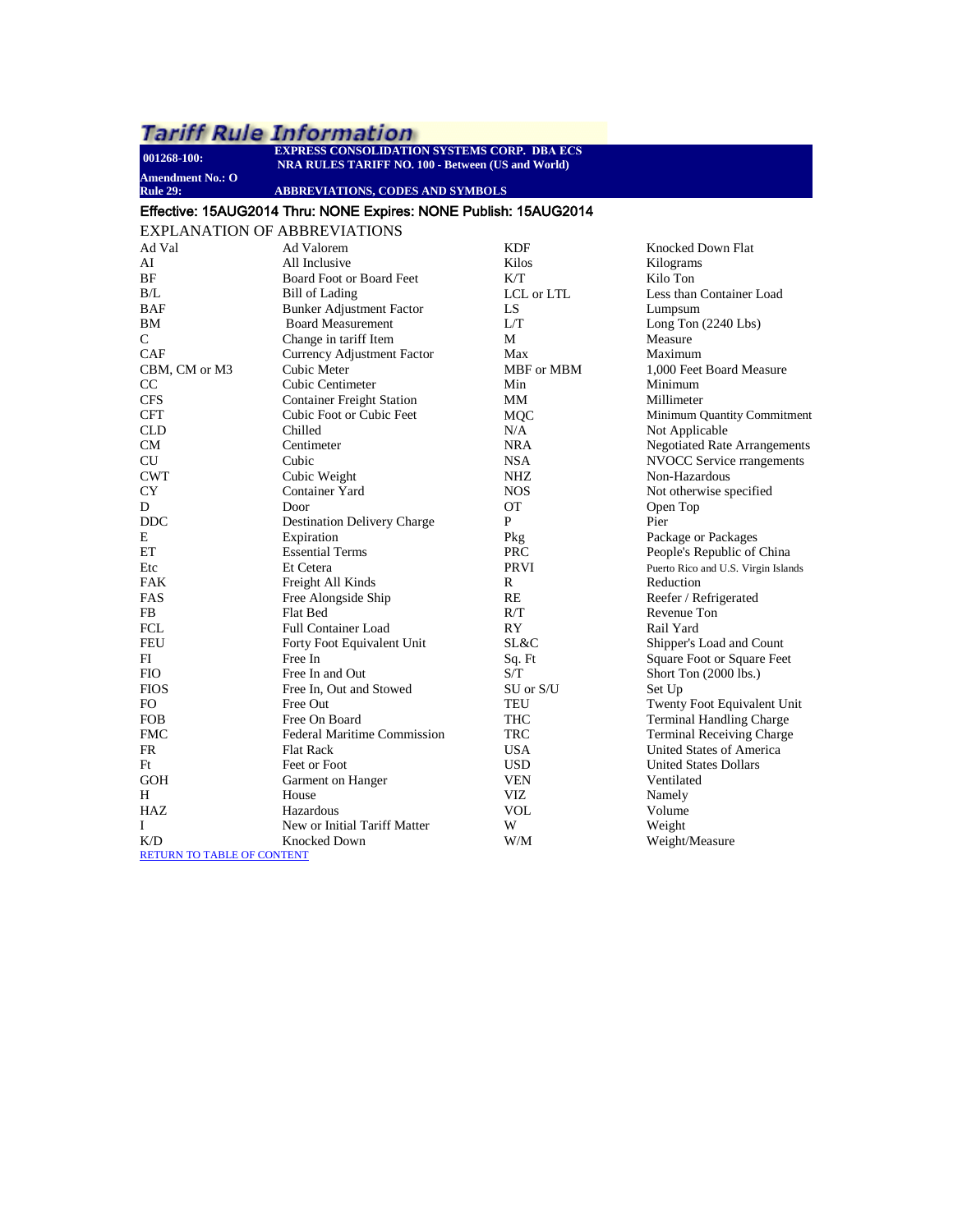**Amendment No.: O**

**001268-100: EXPRESS CONSOLIDATION SYSTEMS CORP. DBA ECS NRA RULES TARIFF NO. 100**

**Access to Tariff Information** 

## <span id="page-26-0"></span>Effective: 15AUG2014 Thru: NONE Expires: NONE Publish: 15AUG2014

This tariff is published on the web at: <https://www.ecs-shipping.com/>. Please refer to the tariff profile or title page for additional contact information. RETURN TO TABLE [OF CONTENT](#page-2-0)

## **Tariff Rule Information**

**Amendment No.: O**

**001268-100: EXPRESS CONSOLIDATION SYSTEMS CORP. DBA ECS NRA RULES TARIFF NO. 100**

<span id="page-26-1"></span>**Reserved for Future Use** 

## Effective: 15AUG2014 Thru: NONE Expires: NONE Publish: 15AUG2014

Rules 31-200 reserved for future use. [RETURN TO TABLE OF CONTENT](#page-2-0)